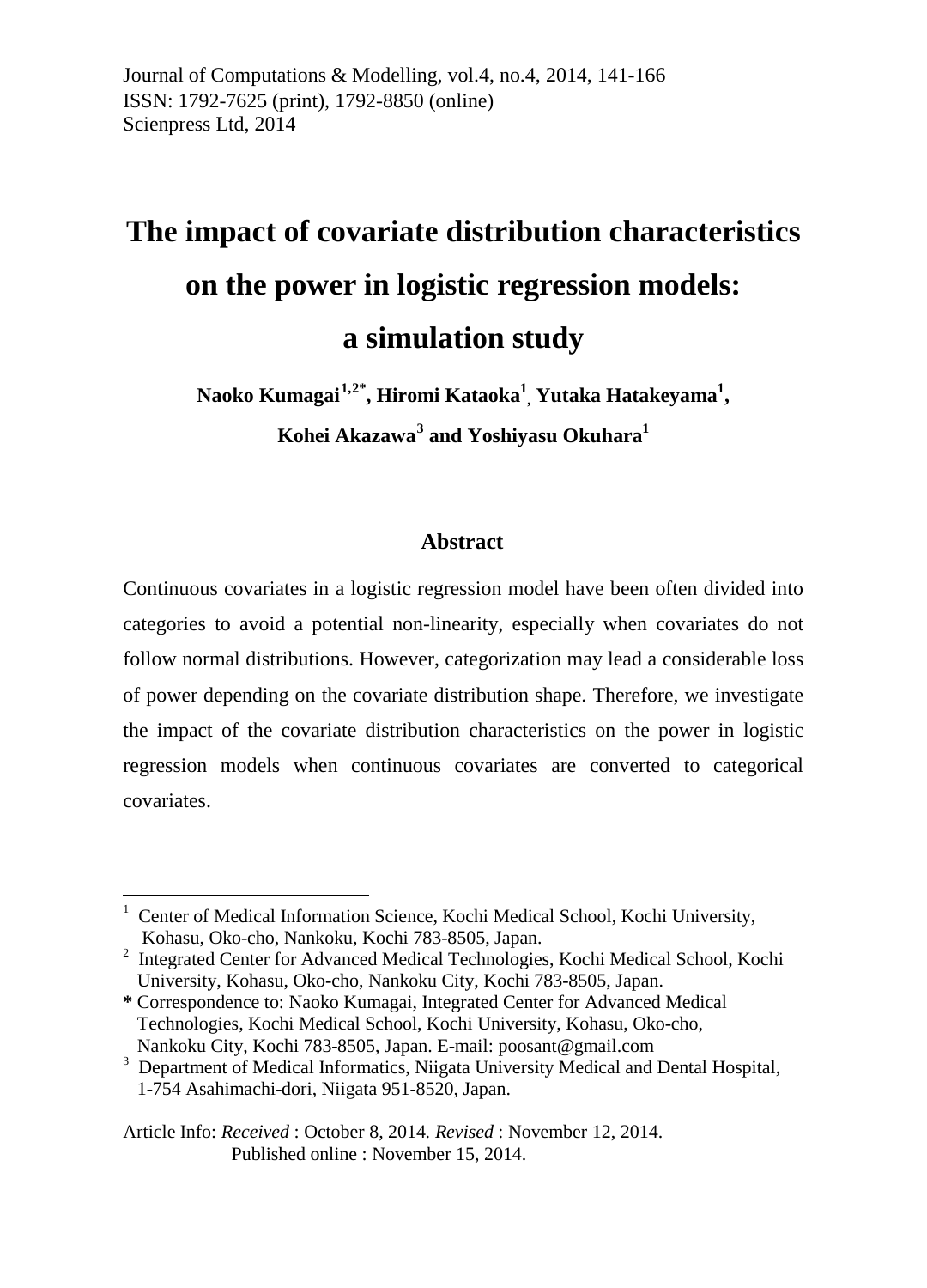We consider the uniform, bell-shaped, right-skewed, and left-skewed distributions and assume that the relationship between the original continuous covariate and the corresponding logit outcome is linear. Continuous covariates are categorized into quantiles (median, quartile, or quintiles). The statistical power and regression coefficients are estimated using simulations for continuous covariates and categorical covariates.

When continuous covariates were converted to categorical covariates, the power decreased for any covariate distribution shape. In particular, the increase in the number of categorized groups led to a decrease in power. However, the ranking order of powers among the four distributions were not changed owing to categorization.

Although the power decreases because of categorization, the impact of covariate distribution characteristics on the power in logistic regression models may not be changed by categorization.

#### **Mathematics Subject Classification:** 62E99

**Keywords**: Categorization; Logistic regression model; Power; Distribution shape; Wald test

# **1 Introduction**

## **1.1 Background**

Binary logistic regression models are commonly used to assess the association between outcomes and covariates in the field of clinical and epidemiological studies and represent a powerful class of tools to adjust for the effect of multiple confounding factors [1, 2]. Categorization has been frequently applied to a continuous covariate to avoid a potential non-linearity, particularly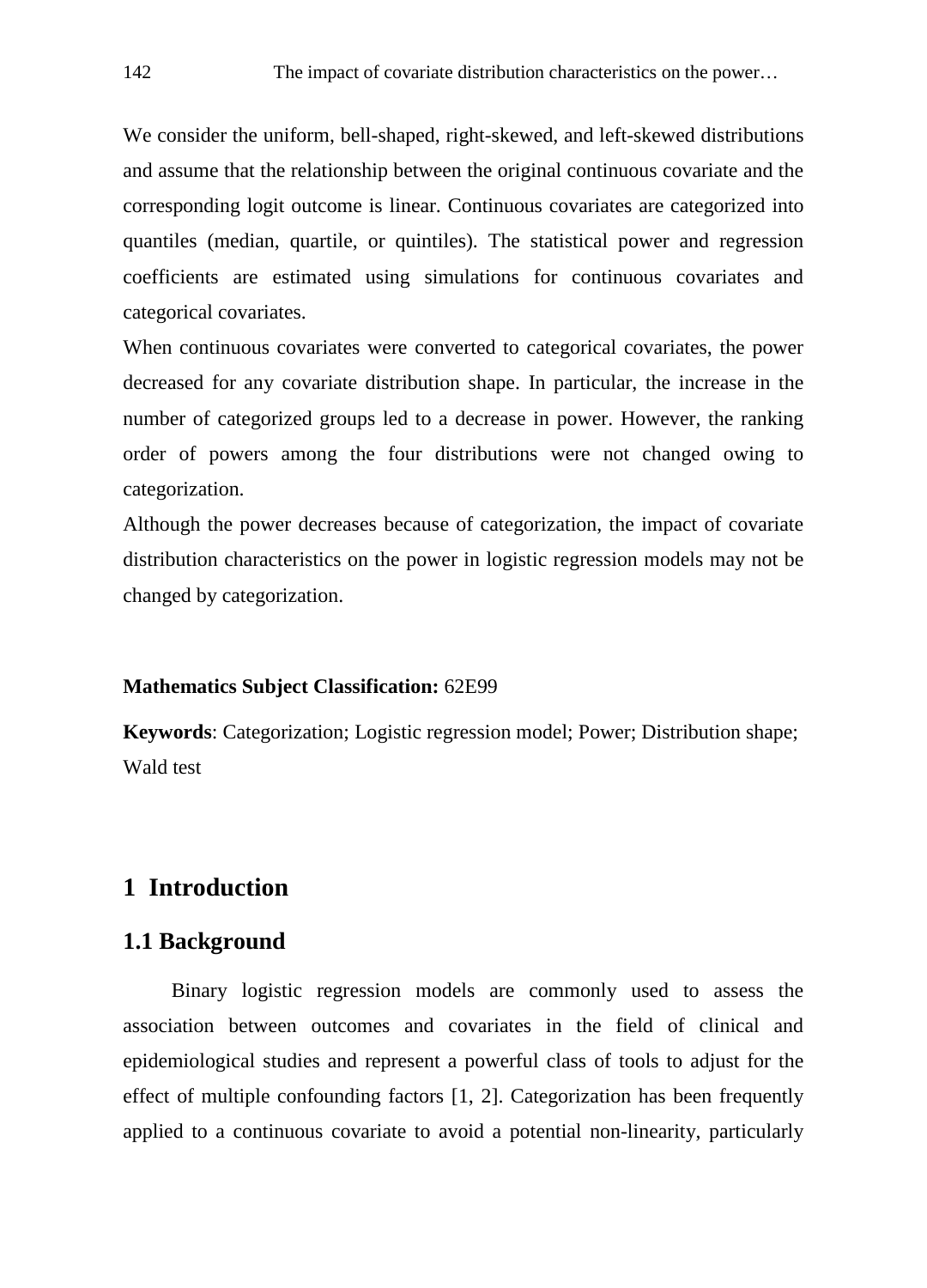when the continuous covariates do not follow a normal (Gaussian) distribution among the individuals with events and also without events. It is more customary to group continuous covariates into quantiles—most often tertiles, quartiles, or quintiles [3 - 4]. However, categorization may lead to a considerable loss of power depending on the covariate distribution shape. Therefore, we aimed to clarify the impact of the covariate distribution characteristics on the power in logistic regression models when continuous covariates are changed to categorical covariates using quintiles. In this study, we considered four typical distributions: the uniform distribution, bell-shaped distribution, right-skewed distribution, and left-skewed distribution. We used some representative percentile-based categorizations by median, quartiles, and quintiles. The powers and regression coefficients were estimated using Monte Carlo simulations and were compared among the four distributions.

#### **1.2 Methods**

A Monte Carlo simulation was performed to assess the influence on the estimated coefficients, size and power when a continuous covariate was converted to a categorical covariate. We focused on logistic regression models with a single covariate and a dichotomous outcome.

#### **1.2.1 Original logistic regression model for generating simulation data**

The logistic regression model considered in this study is expressed as follows [5]:

$$
\pi(x) = P(Y \mid x) = \frac{e^{\beta_0 + \beta_1 x}}{1 + e^{\beta_0 + \beta_1 x}}
$$
(1)

where Y is an outcome variable,  $x$  is an observational value of the continuous covariate of X, and  $\beta_h$  ( $h = 0,1$ ) is an unknown parameter. The continuous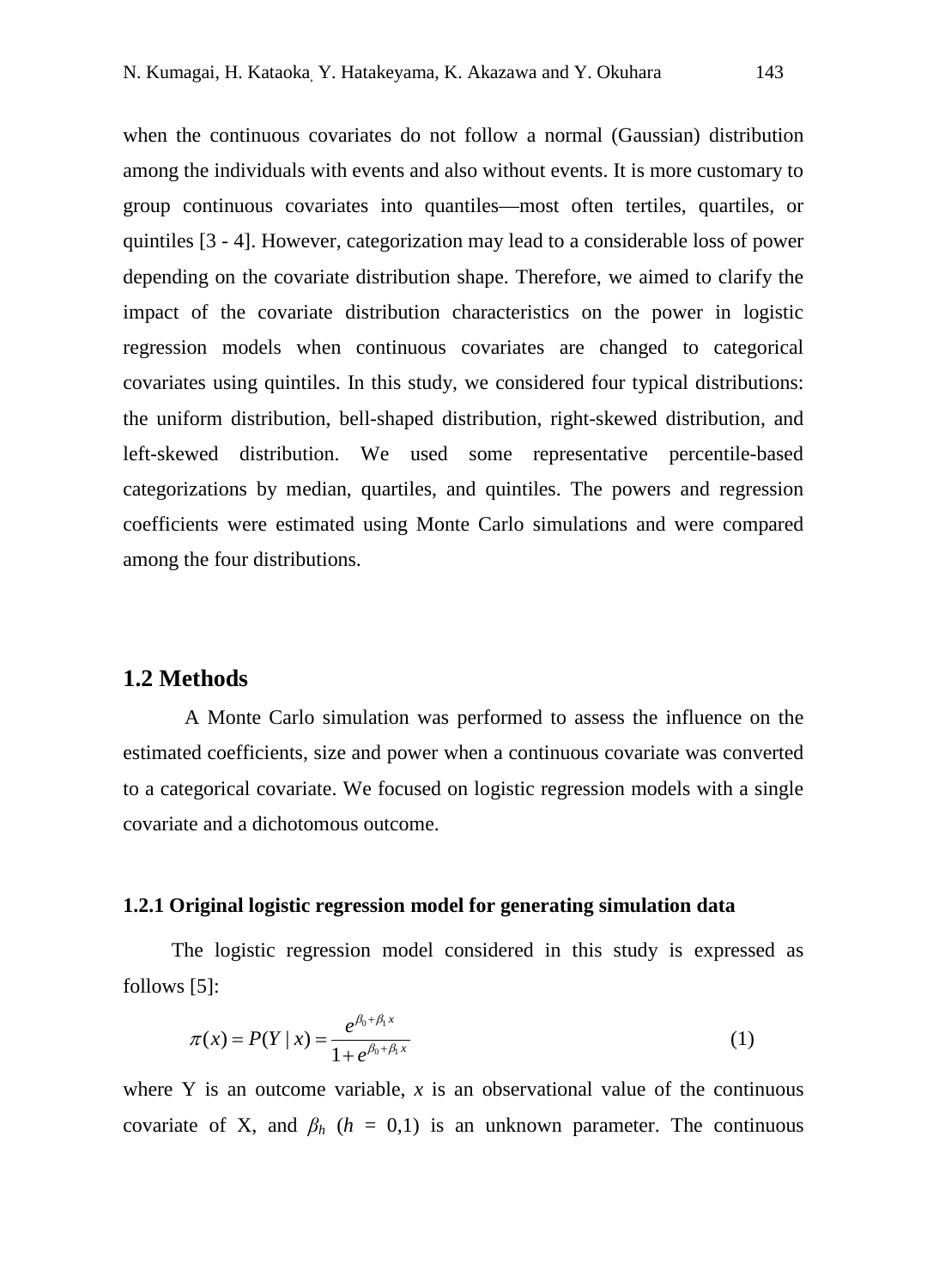covariate X is categorized into a categorical covariate with *k* categories using (*k* – 1) quantiles, and this is referred to as a design variable. Here, a reference group forms the lowest category. In this study, we set  $k = 1, 2, 4$ , and 6, where  $k = 1$ means the original continuous covariate. The design variable is denoted as *Dj*, and the corresponding coefficient is denoted as  $\beta_j$ ,  $j = 1, 2, ..., (k - 1)$ . The logistic regression model with the design variables can then be represented by the following formula [5]:

$$
\pi(D_j) = P(Y | D_j) = \frac{e^{\beta_0 + \sum_{j=1}^{k-1} \beta_j D_j}}{\beta_0 + \sum_{j=1}^{k-1} \beta_j D_j}, \quad D_j = 0, 1
$$
\n(2)

The log odds, or logit, are defined in terms of  $\pi(D_i)$  as follows:

Logit
$$
(\pi(D_j))
$$
 = ln $\left(\frac{\pi(D_j)}{1-\pi(D_j)}\right)$  =  $\beta_0 + \sum_{j=1}^{k-1} \beta_j D_j$ 

#### **1.2.2 Data generation**

Table 1 summarizes input parameters, notations, and possible values of the simulation.

The continuous covariate X motivates from the number of cigarettes smoked per day, the length of hospital stay, and the amount of daily alcohol consumption. Values of X were created by the following procedure. We first assumed that X follows one of the four distributions shown in Figure 1 and categorized the interval  $(0, 60)$  into the three groups consisting of  $(0, 20)$ ,  $(20, 40)$ , and  $(40, 60)$ . Then, the numerical numbers with the frequencies  $n_1$ ,  $n_2$  and  $n_3$  designated in Figure 1 were generated according to a uniform distribution in each group. Figure 1 illustrates the four distribution types.

For the uniform distribution, the same sample sizes were assigned to all groups, as shown in Figure 1-(a). For the centralized-shaped distribution (a bellshaped distribution), the middle interval was assigned the largest sample size. The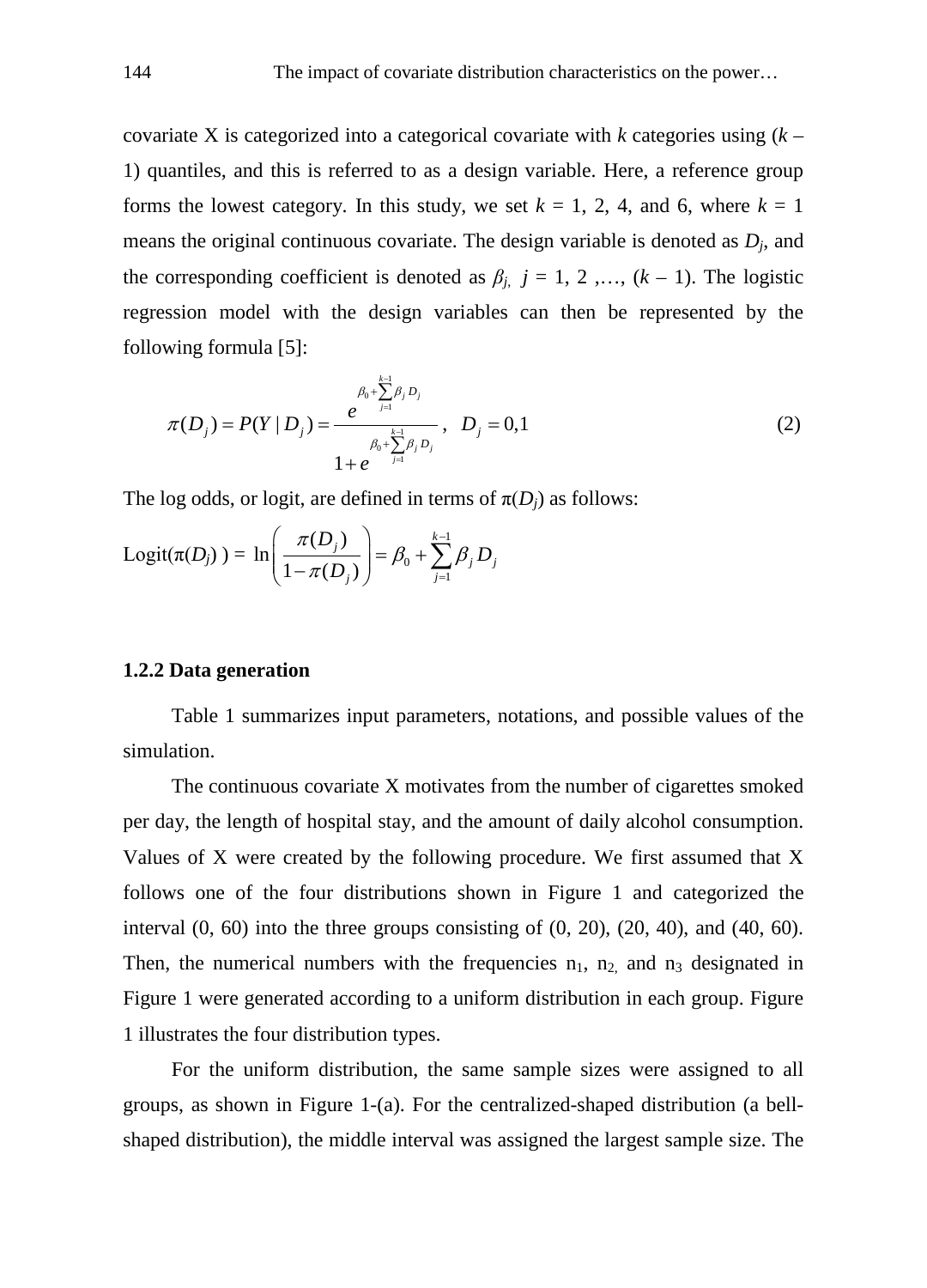ratio of the sample sizes in each sub-group was set to 3:9:3, as shown in Figure 1- (b). For the declining distribution (a left-skewed distribution), the lowest interval was assigned the largest sample size, and the highest interval was assigned the smallest sample size. The ratio of sample sizes in each group was set to 10:4:1 from the lowest to the highest interval, as shown in Figure 1-(c). For the uprising distribution (a right-skewed distribution), the ratio of sample sizes in each group was inversely set to 1:4:10 from the lowest to the highest interval, as shown in Figure 1-(d).

Then, with  $y_i$  and  $x_i$  ( $i = 1,..., n$ ) denoting independent observations, the binary outcome Y of individuals with  $X = x_i$  was generated using  $\pi(x_i)$  and a random number from the **uniform** distribution on the interval (0, 1). If π(*xi*) was less than the corresponding random number, then  $y_i = 1$ , (the event occurred); otherwise,  $y_i = 0$  (the event did not occur).

## **1.3 Simulation**

The continuous covariate X that follows the uniform, centralized-shaped, declining, or uprising distribution was artificially divided into *k* categories ( $k = 2$ , 4, 6) using  $(k - 1)$  quantiles. Logistic regression analysis was performed for a model that includes a continuous covariate or a set of design variables. The Wald test was performed for the null hypothesis of  $\beta = 0$ . This process was repeated 10,000 times. The proportion of tests in which the *p* values were less than 0.05 is defined as the power when  $\beta_1 = 0.025$ ; otherwise, it is defined as the size when  $\beta_1$  $= 0.000$ .

There is an incidence of no occurrences of convergence. If the data are completely or partially separated, convergence does not occur because one or more parameters in the model become theoretically infinite, and it may not be possible to obtain reliable maximum likelihood estimates [6]. The problem of nonconvergence was solved by simply ignoring a sample that produced an occurrence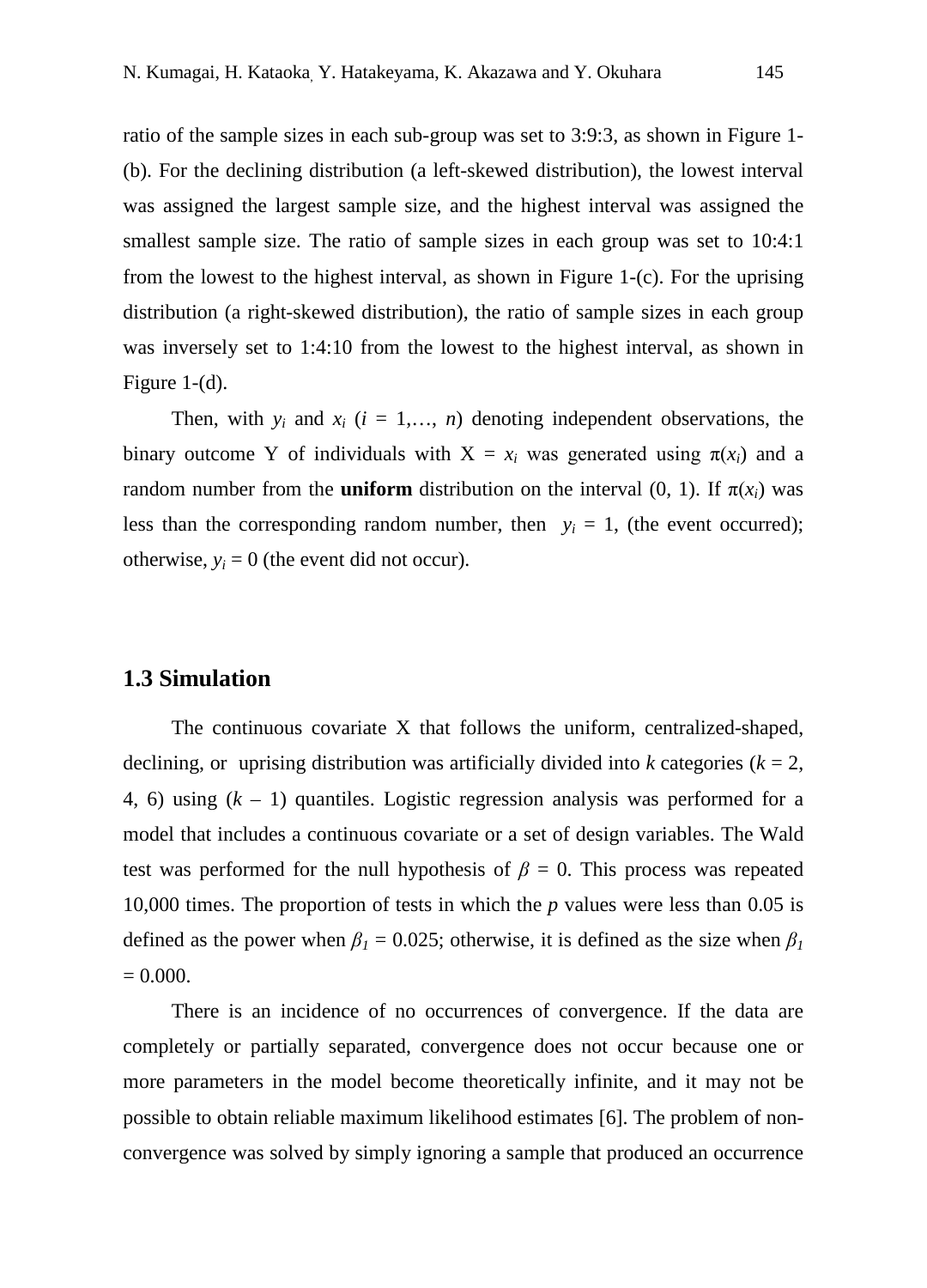of no convergence. All simulations were carried out using SAS software Ver.9.1.3.

# **2 Results**

## **2.1 Size**

The average values of the regression coefficient, standard error, and estimated size for various conditions are summarized in Table 2. We summarize the detailed results of the simulation for only N=300 in Table 2.

When  $k = 1$ , the sizes were nearly equal to 0.05 for all conditions, and their coefficients were also shown to have true values of 0.00. On the other hand, excessive categorization  $(k = 6)$  led to a slight decrease in size for any P, N and distribution shape of X. Particularly, the size is less than 0.02 for almost all distribution shapes when  $P = 0.9$  or 0.1 and  $N = 300$ . There were no differences that depended on the distributions shape. Overall, no inflations of type I errors were observed.

#### **2.2 Power**

Simulations were performed to estimate the powers under a fixed regression coefficient  $\beta_1 = 0.025$  with P = 0.1, 0.2, 0.5, 0.8, or 0.9, and N = 300, 600, or 900. The detailed results of these simulations are summarized in Tables 3-1, 3-2, and 3- 3.

The average coefficient values were correctly estimated for all *k,* P, and N. The powers differed for each of the four distributions of X. When  $k = 1$ , Tables 3-1, 3-2, and 3-3 exhibited power characteristics relating the covariate distribution shapes and P. When  $P = 0.1$  and 0.2, the order of the distributions from highest to lowest power was the uniform, declining, centralized-shaped, and uprising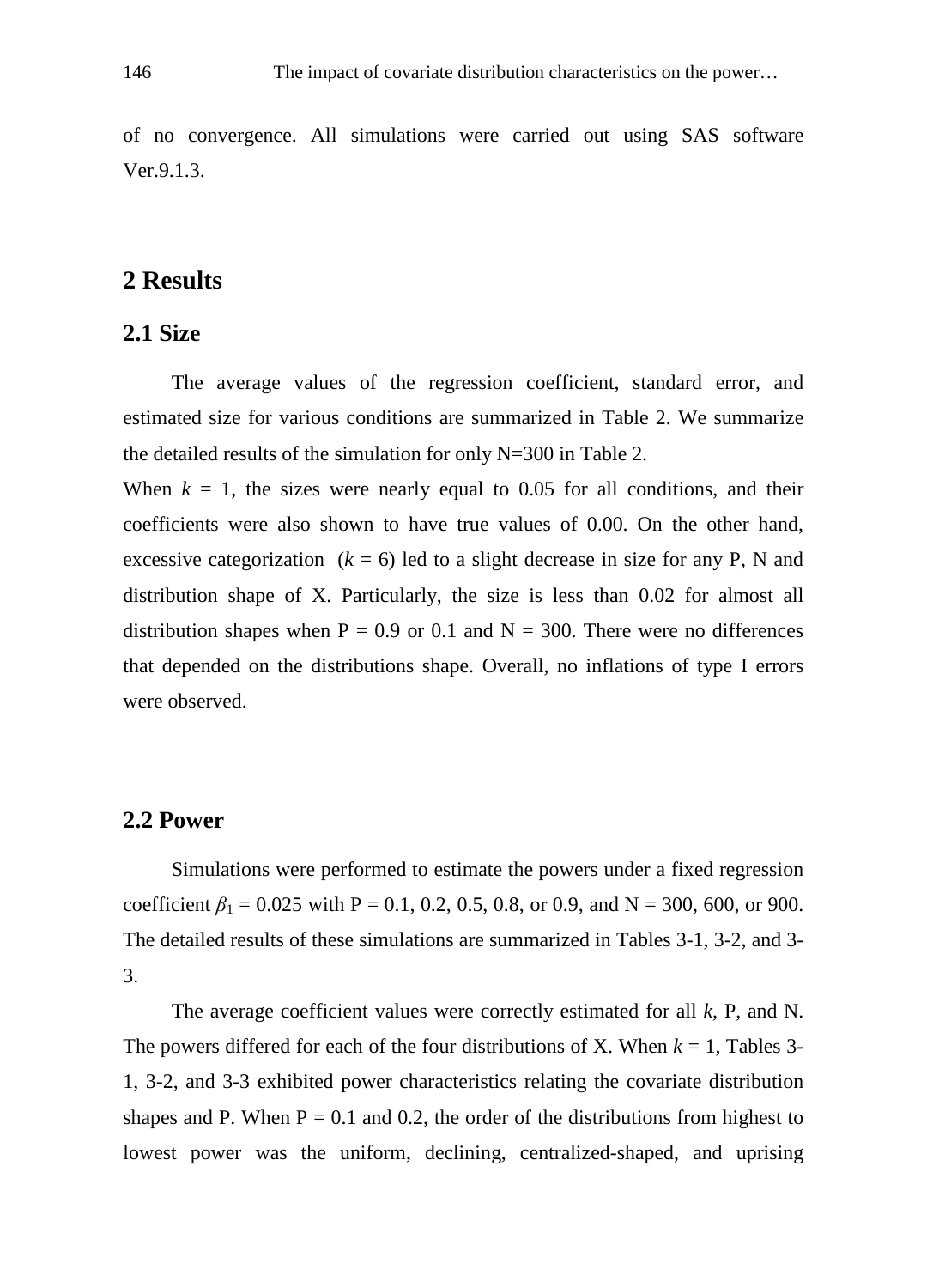distributions. When  $P = 0.5$ , the order was the uniform, centralized-shaped, declining, and uprising distributions. When  $P = 0.8$  and 0.9, the uniform distribution exhibited the highest power, followed by the uprising, centralizedshaped, and declining distributions, in that order. All four distributions exhibited an increased power from  $P = 0.1$  to  $P = 0.5$ , but this then decreased from  $P = 0.5$  to  $P = 0.9$ . More precisely, the powers of the uniform and centralized distributions exhibited the same changes in power, and they exhibited almost the same power for P and  $(1 - P)$ . For example, the powers of the uniform distribution for  $P = 0.2$ and  $P = 0.8$  were 0.8456 and 0.8447, respectively, and the powers of the centralized-shaped distribution for  $P = 0.1$  and  $P = 0.9$  were 0.4351 and 0.4393, respectively, as listed in Table 3-1. The declining and uprising distributions exhibited almost an identical power for  $P = 0.5$ , and the power of the declining distribution for P and that of the uprising distribution for  $(1 - P)$  were almost the same. As a result, the ranks of the declining and uprising distributions were exchanged when  $P < 0.5$  and  $P > 0.5$ . For example, the power of the declining distribution for  $P = 0.9$  and the power of the uprising distribution for  $P = 0.1$  were 0.3148 and 0.3193, respectively. The power of the declining distribution for  $P =$ 0.8 and the power of the uprising distribution for  $P = 0.2$  were 0.5742 and 0.5665, respectively. These trends were also observed for  $k = 2$ , 4, and 6. The ranking order of powers among the four distributions were not changed owing to categorization.

## **3 Discussion**

Our study has identified the power characteristics relating the covariate distribution shapes and event proportions. When the logit outcome and covariates are linearly associated, symmetric distributions have the same power for both P and  $(1 - P)$ . Furthermore, if the left- and right-skewed asymmetric distributions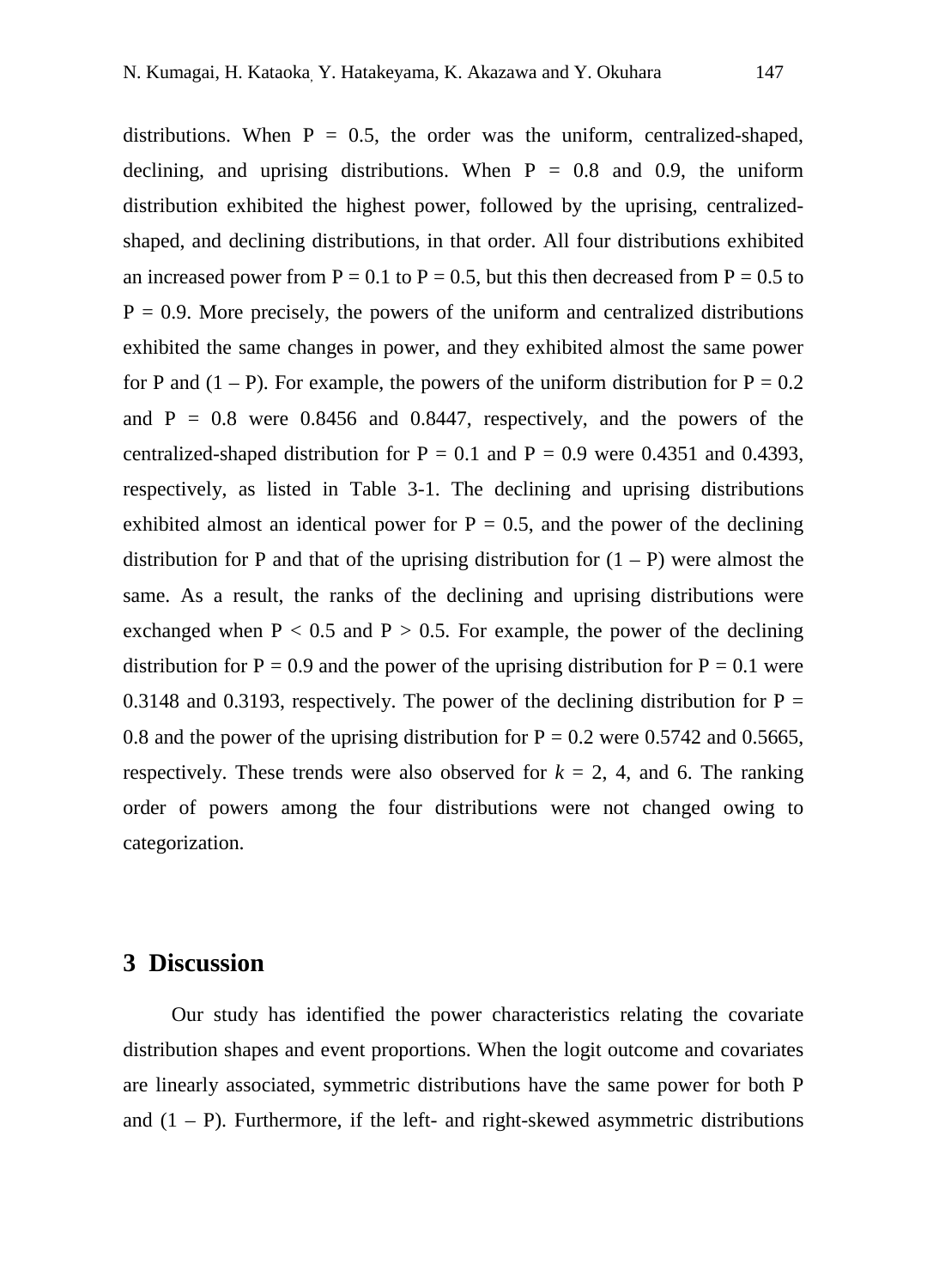are perfect mirror images of one another, the power of the left-skewed distribution for P is the same as that of the right-skewed distribution for  $(1 - P)$ . Moreover, the right-skewed distribution has a smaller power than the left-skewed distribution for P < 0.5 when the logit outcome and covariates are positively associated. Conversely, for  $P > 0.5$ , the left-skewed distribution produces a smaller power than the right-skewed distribution. These characteristics are applicable for both continuous covariates and categorical covariates. These suggest that sample size from the formulas based on normal distributions may be over- or under-estimated for skewed distributions, nonetheless the general sample-size formulas or criteria for logistic regression models assume that continuous covariates follow a normal distribution [7−9].

When  $k = 1$ , the coefficients of all distributions are approximately 0.025. The coefficients in the logistic regression model with a maximum likelihood estimate are properly estimated for all covariate distribution shapes. Therefore, these power characteristics are related to the variance of the Wald test. The mechanism of power loss is clarified in the appendix. These characteristics were also observed for  $k = 2, 4$ , and 6. This may be due to our percentile-based categorization—an area in which many observations were concentrated was narrowly divided and produced many estimates. This follows the characteristics of the continuous distribution of X. Therefore, we supposed that the tendency of the changes in power would be similar to the continuous case.

When continuous covariates were converted to categorical covariates, the power decreased for any covariate distribution shapes. In particular, increasing the number of categorized groups led to a decrease in power for all distributions. This is due to the reduction in sample size for a categorized group.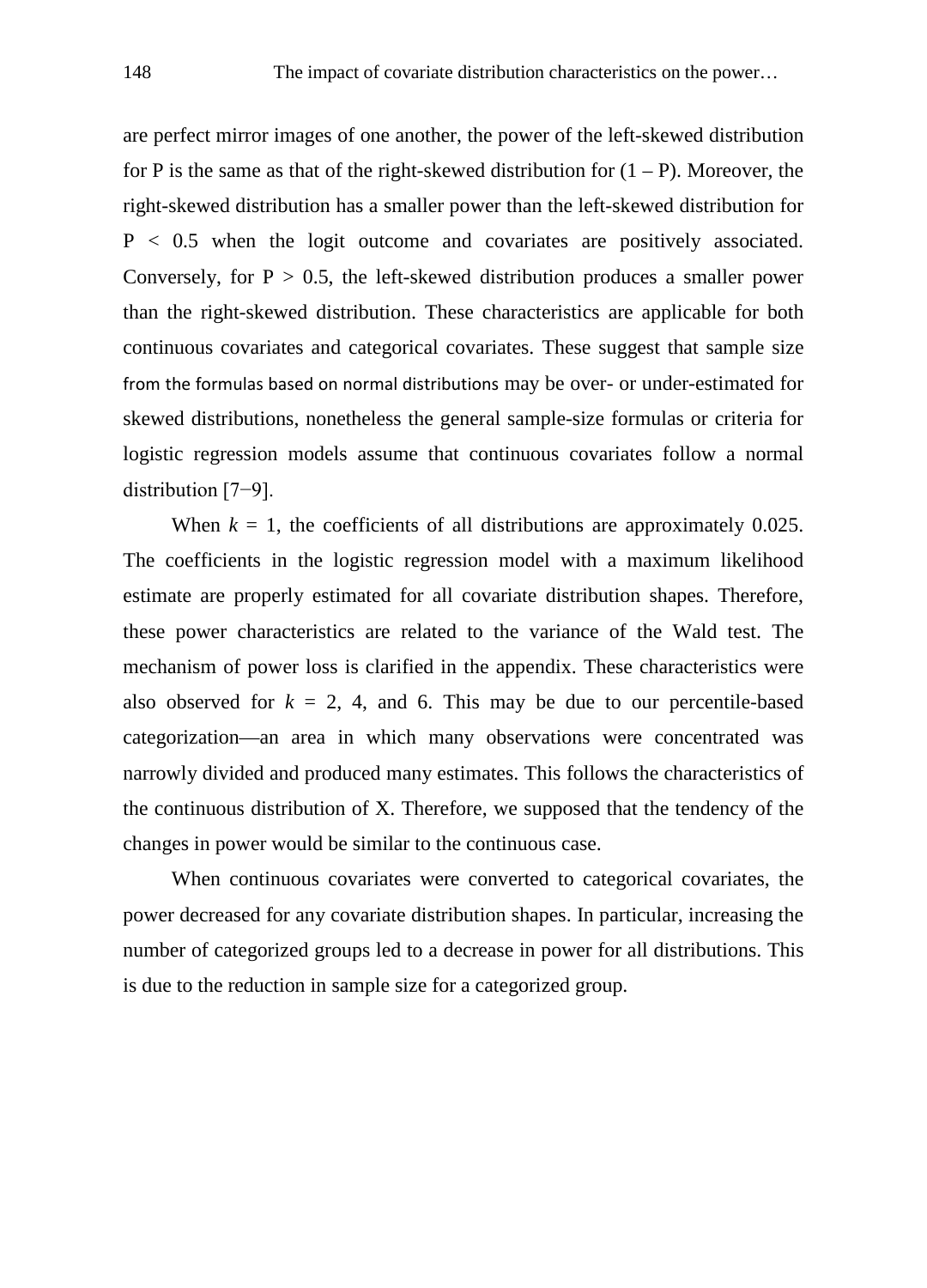## **3.1 Limitations of this study**

A limitation of the present study is that our investigation only considered Wald statistics. Three general statistical analyses are available: the likelihood-ratio test, score test, and Wald test. Although these approaches would produce different values of the power, the characteristic of power loss may well be the same as with the Wald statistics. We applied the Wald test to estimate the power because it is routinely used as a significance test for the logistic regression coefficients. We examined only a single covariate to clarify the impact of the covariate distribution characteristics on the power in the logistic regression model. Although we need to examine more than one covariate, these characteristics between shapes of covariates distributions and P may be applicable to the existence of many independent covariates.

# **4 Conclusions**

We clarified the characteristics of the power in terms of the relationship between their statistical power and the covariate distribution shapes in a logistic regression analysis. Both continuous and categorical variables may have the same characteristics. We specifically caution against for the sample size obtained from formulae based on normal distributions when a continuous covariate has skewed distributions. It is recommended to adjust sample-size, accounting for characteristics between shapes of covariates distributions and event proportions.

**Acknowledgments** The authors wish to thank Dr. Nobutaka Kitamura for helpful advice on the study.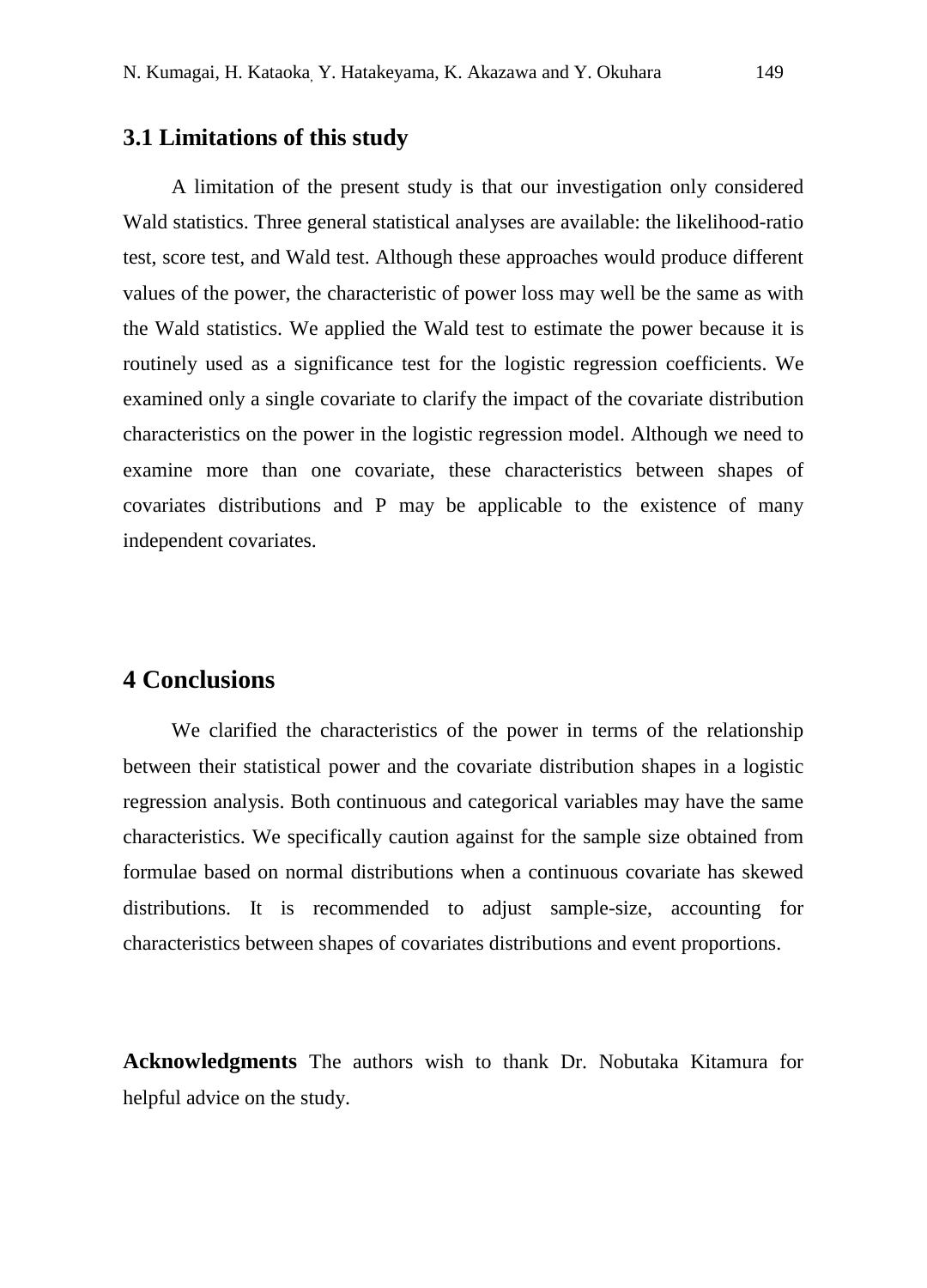# **References**

- [1] H. Brenner and M. Blettner, Controlling for continuous confounders in epidemiologic research, *Epidemiology*, **8**(4), (1997), 429 - 434.
- [2] P. Royston and W. Sauerbrei, Building multivariable regression models with continuous variables in clinical epidemiology--with an emphasis on fractional polynomials, *Methods of information in medicine,* **44**(4), (2005), 561-571.
- [3] C. Bennette and A. Vickers, Against quantiles: categorization of continuous variables in epidemiologic research, and its discontents, *BMC Medical Research Methodology,* **12**, (2012), 21-25.
- [4] B. Grund, and C. Sabin, Analysis of biomarker data: logs, odds ratios, and receiver operating characteristic curves, *Current Opinion in HIV and AIDS,* **5**(6), (2010), 473-479.
- [5] D.W. Hosmer and S. Lemeshow, *Applied Logistic Regression. 2nd edition,*  Wiley, New York, 2000.
- [6] M.C. Webb, J.R. Wilson and J. Chong, An analysis of quasi-complete binary data with logistic models: Applications to alcohol abuse data, *Journal of Data Science,* **2**, (2004), 273-285.
- [7] P. Peduzzi, J. Concato, E. Kemper, T.R. Holford, and A.R. Feinstein, A simulation study of the number of events per variable in logistic regression analysi**s,** *Journal of Clinical Epidemiology,* **49**(12), (1996),1373-1379.
- [8] E. Vittinghoff and C.E. McCulloch, Relaxing the rule of ten events per variable in logistic and Cox regression, *American Journal of Epidemiology,*  **165**(6), (2007), 710-718.
- [9] F.Y. Hsieh, D.A. Bloch and M.D. Larsen, A simple method of sample size calculation for linear and logistic regression, *Statistical in Medicine*, **17**(14), (1998), 1623-1634.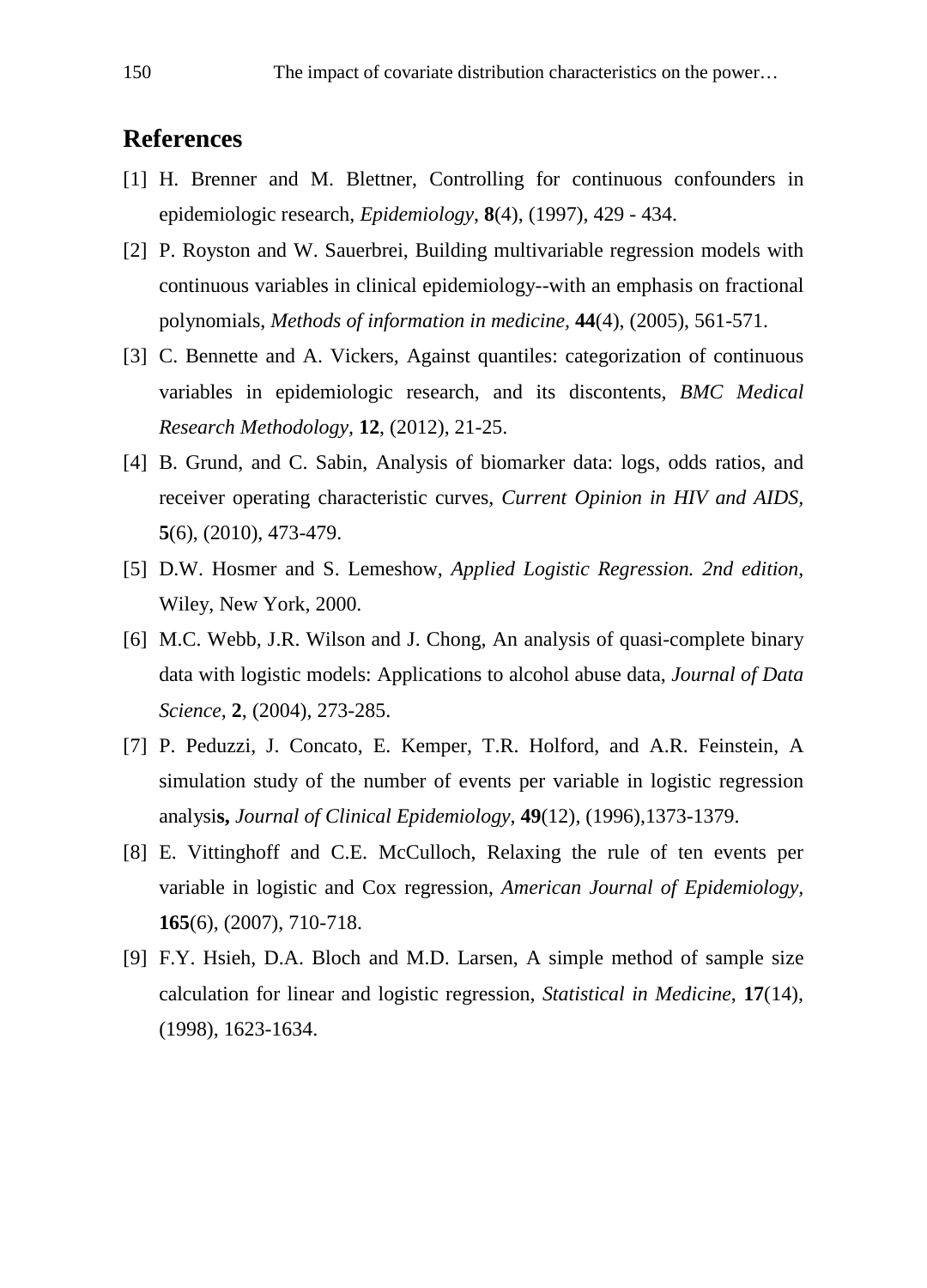# **Appendix**

Suppose we have a sample of n independent observations of the pair  $(x_i)$  $y_i$ ,  $i = 1, 2, \ldots, n$ , where  $x_i$  and  $y_i$  denote the values of the independent variable for the *i*th subject of the continuous covariate and the dichotomous outcome variable, 0 or 1, respectively. The contribution to the likelihood function is  $\pi(x_i)$ for those pairs  $(x_i, y_i)$ , where  $y_i = 1$ , and the contribution to the likelihood function is  $1 - \pi(x_i)$  for those pairs where  $y_i = 0$ , where the quantity  $\pi(x)$  is defined in Eq. (1). A convenient way to express the contribution to the likelihood function for the pair  $(x_i, y_i)$  is

Then, the logarithm of the likelihood function is

$$
l(\beta_0, \beta_1) = \sum_{i=1}^n y_i (\beta_0 + \beta_1 x_i) - \sum_{i=1}^n \ln(1 + e^{\beta_0 + \beta_1 x_i})
$$

In particular, we test the hypothesis  $H_0$ :  $\beta_1 = 0$  concerning the significance of a single continuous coefficient by calculating the ratio of the estimate to its standard error.

$$
W = \frac{(\hat{\beta}_1)^2}{Var(\hat{\beta}_1)}
$$

The variance of the maximum likelihood estimate is given by the **inverse** of the **Fisher information**

$$
Var(\hat{\beta}_1) = \frac{\sum_{i=1}^{n} \frac{e^{\hat{\beta}_0 + \hat{\beta}_1 x_i}}{(1 + e^{\hat{\beta}_0 + \hat{\beta}_1 x_i})^2}}{\left(\sum_{i=1}^{n} \frac{e^{\hat{\beta}_0 + \hat{\beta}_1 x_i}}{(1 + e^{\hat{\beta}_0 + \hat{\beta}_1 x_i})^2}\right) * \left(\sum_{i=1}^{n} \frac{x_i^2 e^{\hat{\beta}_0 + \hat{\beta}_1 x_i}}{(1 + e^{\hat{\beta}_0 + \hat{\beta}_1 x_i})^2}\right) - \left(\sum_{i=1}^{n} \frac{x_i e^{\hat{\beta}_0 + \hat{\beta}_1 x_i}}{(1 + e^{\hat{\beta}_0 + \hat{\beta}_1 x_i})^2}\right)^2}
$$
\n
$$
= \frac{1}{\sum_{i=1}^{n} x_i^2 \hat{\pi}(x_i)(1 - \hat{\pi}(x_i)) - \left[\frac{\left(\sum_{i=1}^{n} x_i (\hat{\pi}(x_i)(1 - \hat{\pi}(x_i)))\right)^2}{\sum_{i=1}^{n} \hat{\pi}(x_i)(1 - \hat{\pi}(x_i))}\right]^2}{\sum_{i=1}^{n} \hat{\pi}(x_i)(1 - \hat{\pi}(x_i))}\right]}
$$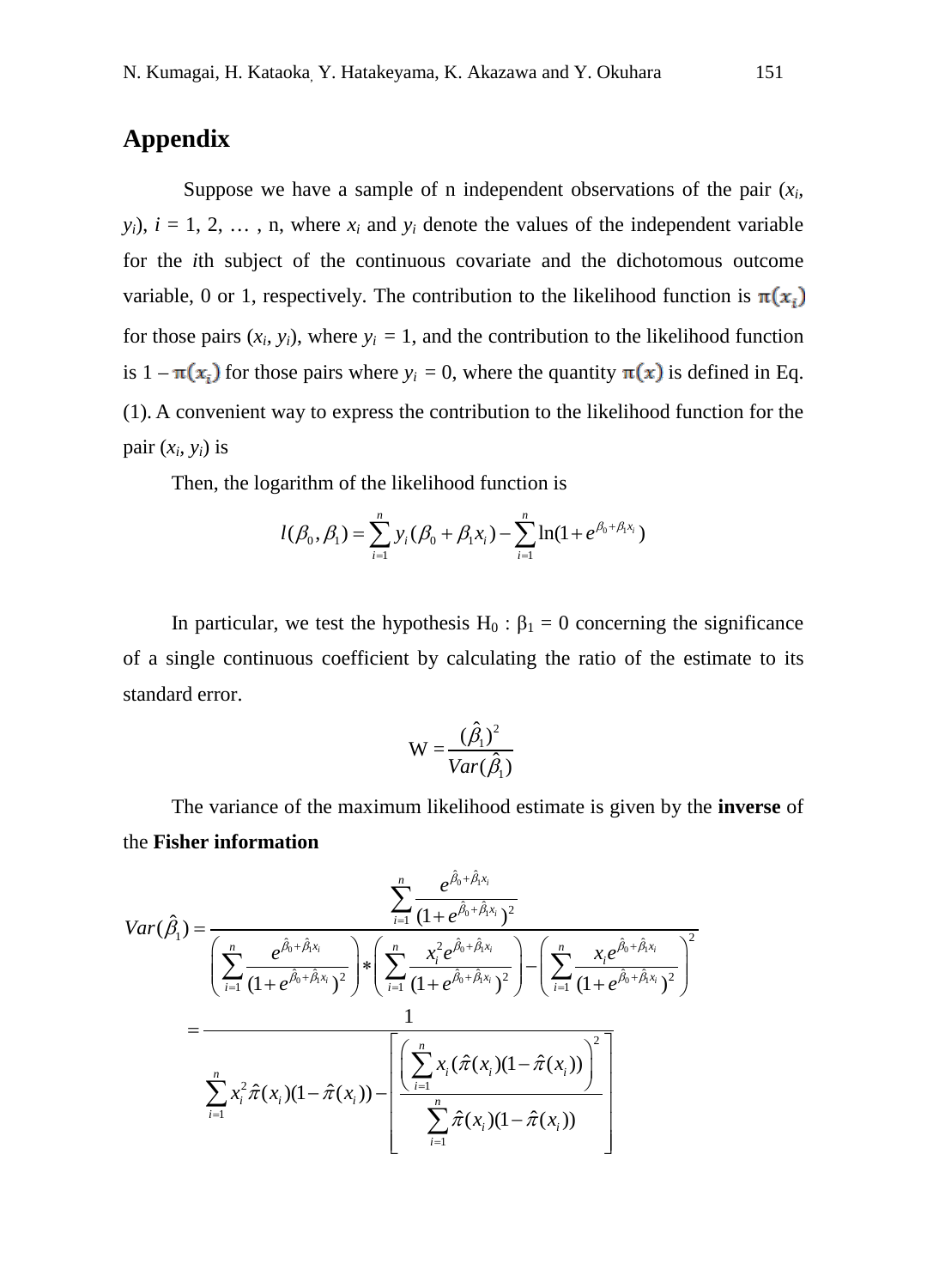# **Figures legends**

Figure 1 – Four types of distributions for the simulation.

# **Tables**

Table 1 Simulation conditions

- Table 2 Estimated size of the Wald test for  $\beta_1 = 0.000$  and N = 300
- Table 3-1 Estimated power of the Wald test for  $\beta_1 = 0.025$  and N = 300
- Table 3-2 Estimated power of the Wald test for  $\beta_1 = 0.025$  and N = 600
- <span id="page-11-0"></span>Table 3-3 Estimated power of the Wald test for  $\beta_1 = 0.025$  and N = 900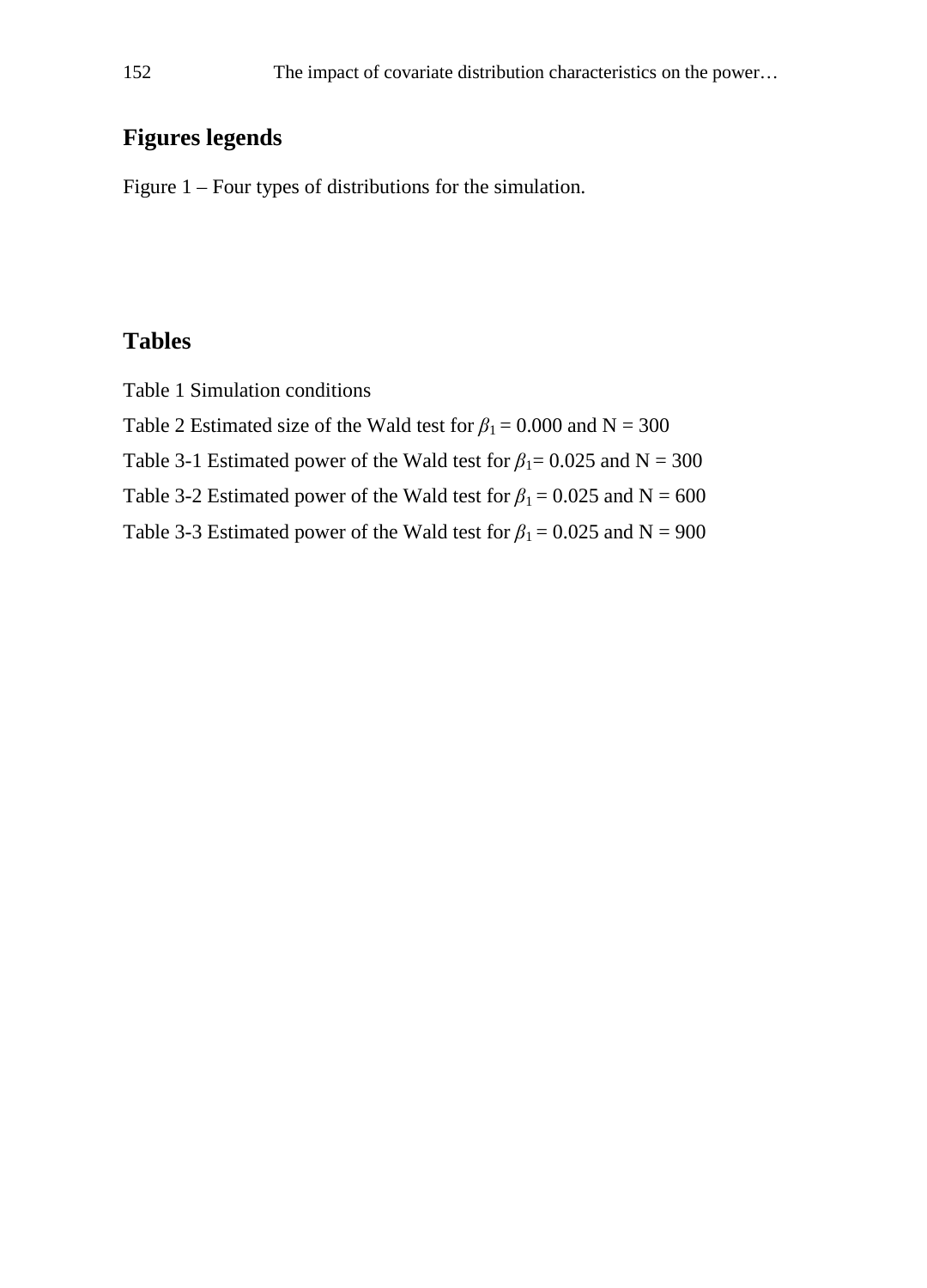# Table 1 Simulation conditions

| Input parameters                    | <b>Notations</b> |           |       | Possible values                 |        |       |
|-------------------------------------|------------------|-----------|-------|---------------------------------|--------|-------|
| Sample size                         | N                | 300,      | 600,  | 900                             |        |       |
| Ratio of sample-size of sub-group   |                  |           |       | <b>Uniform Distribution</b>     | 5:5:5  |       |
| $(0, 20)$ : $(20, 40)$ : $(40, 60)$ |                  |           |       | Centralized-shaped Distribution |        | 3:9:3 |
|                                     |                  |           |       | <b>Declining Distribution</b>   | 10:4:1 |       |
|                                     |                  |           |       | <b>Uprising Distribution</b>    | 1:4:10 |       |
| Event proportion                    | P                | 0.1, 0.2, |       | 0.5, 0.8,                       | 0.9    |       |
| Number of categories                | k                |           |       | 1 (continuous), $2, 4, 6$       |        |       |
| Regression coefficients (covariate) | $\beta_1$        | 0.000     | 0.025 |                                 |        |       |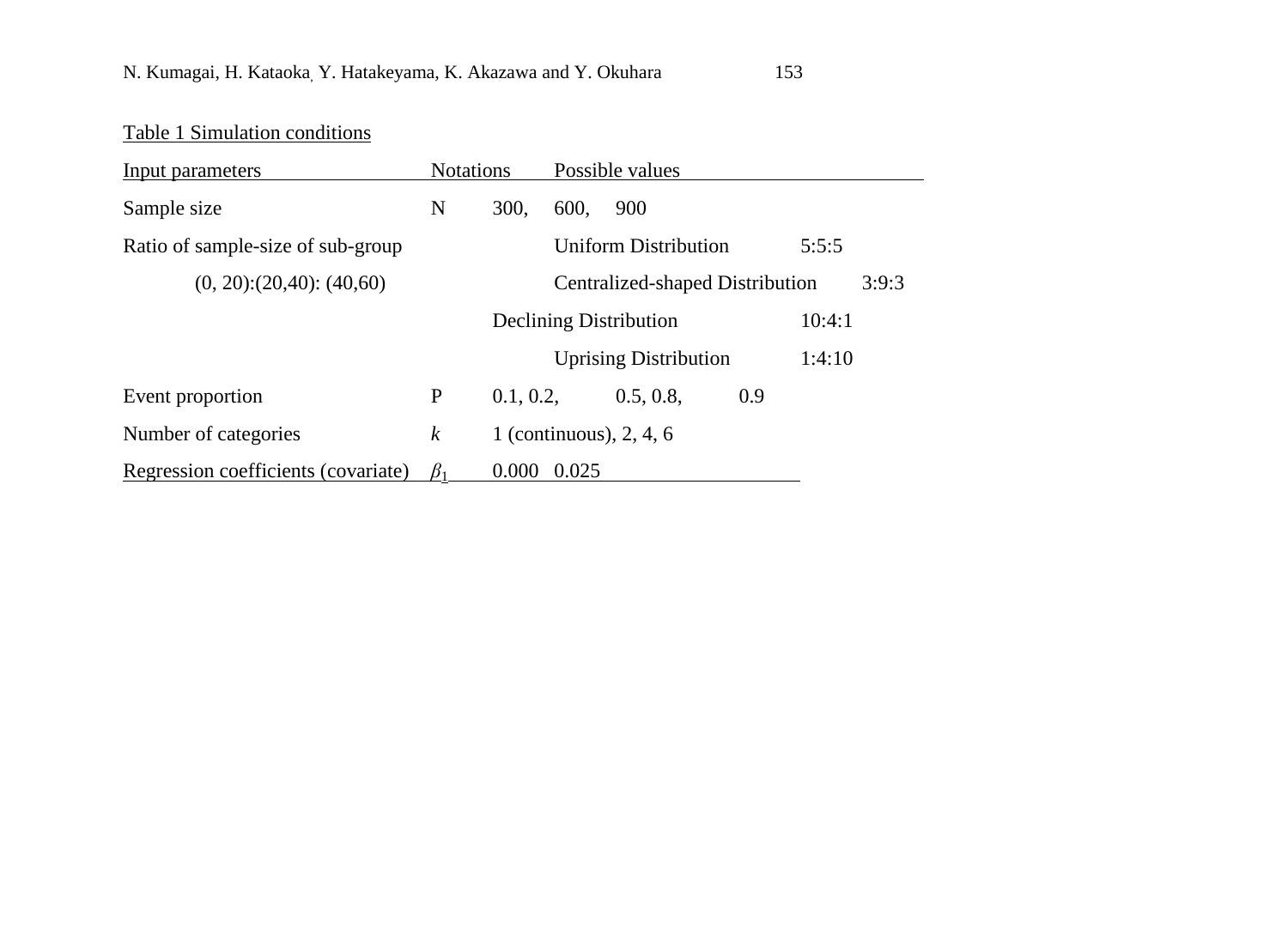|     | Event proportion | Uniform          |        |           |                    | Centralized-shaped |        | Declining |        |             | Uprising         |                  |        |             |           |
|-----|------------------|------------------|--------|-----------|--------------------|--------------------|--------|-----------|--------|-------------|------------------|------------------|--------|-------------|-----------|
|     | k<br>Size        | coefficient      |        | <b>SE</b> | Size               | coefficient        |        | SE        | Size   | coefficient |                  | <b>SE</b>        | Size   | coefficient | <b>SE</b> |
| 0.1 | 1                | 0.0001           | 0.0114 | 0.0491    | 0.0001             | 0.0141             | 0.0505 | $-0.0009$ | 0.0147 | 0.0485      | 0.0010           | 0.0147           | 0.0490 |             |           |
|     | 2                | 0.0023           | 0.3966 | 0.0448    | $-0.0006$ 0.3961   |                    | 0.0467 | 0.0084    | 0.3958 | 0.0451      |                  | $-0.0048$ 0.3960 | 0.0441 |             |           |
|     | 4                | 0.0048           | 0.5796 | 0.0251    | $-0.0013$ 0.5783   |                    | 0.0272 | 0.0099    | 0.5797 | 0.0273      |                  | $-0.0035$ 0.5786 | 0.0291 |             |           |
|     |                  | 0.0015           | 0.5797 |           | $-0.0012$ 0.5786   |                    |        | 0.0169    | 0.5789 |             | $-0.0065$ 0.5789 |                  |        |             |           |
|     |                  | 0.0076           | 0.5793 |           | $-0.0017$ 0.5787   |                    |        | 0.0102    | 0.5799 |             | $-0.0073$ 0.5789 |                  |        |             |           |
|     | 6                | 0.0054           | 0.7315 | 0.0169    | 0.0047             | 0.7290             | 0.0168 | 0.0086    | 0.7315 | 0.0170      | 0.0005           | 0.7287           | 0.0162 |             |           |
|     |                  | 0.0114           | 0.7305 |           | $-0.0022$ 0.7306   |                    |        | 0.0138    | 0.7301 |             | $-0.0025$ 0.7291 |                  |        |             |           |
|     |                  | 0.0065           | 0.7310 |           | 0.0009             | 0.7300             |        | 0.0148    | 0.7301 |             | $-0.0074$ 0.7299 |                  |        |             |           |
|     |                  | 0.0103           | 0.7307 |           | $-0.0090$ $0.7319$ |                    |        | 0.0191    | 0.7297 |             | 0.0007           | 0.7286           |        |             |           |
|     |                  | 0.0053           | 0.7318 |           | 0.0025             | 0.7301             |        | 0.0121    | 0.7309 |             | $-0.0114$ 0.7308 |                  |        |             |           |
| 0.2 | 1                | 0.0001           | 0.0085 | 0.0477    | 0.0001             | 0.0105             | 0.0500 | $-0.0004$ | 0.0109 | 0.0459      | 0.0006           | 0.0109           | 0.0462 |             |           |
|     | $\overline{c}$   | 0.0060           | 0.2920 | 0.0508    | 0.0043             | 0.2921             | 0.0500 | 0.0035    | 0.2921 | 0.0464      | 0.0034           | 0.2923           | 0.0488 |             |           |
|     | 4                | $-0.0028$        | 0.4181 | 0.0433    | 0.0049             | 0.4182             | 0.0390 | $-0.0022$ | 0.4182 | 0.0388      | 0.0024           | 0.4183           | 0.0397 |             |           |
|     |                  | 0.0090           | 0.4173 |           | 0.0079             | 0.4180             |        | 0.0037    | 0.4178 |             | 0.0041           | 0.4182           |        |             |           |
|     |                  | 0.0007           | 0.4178 |           | 0.0065             | 0.4181             |        | 0.0014    | 0.4180 |             | 0.0051           | 0.4181           |        |             |           |
|     | 6                | $-0.0022$        | 0.5180 | 0.0318    | 0.0049             | 0.5185             | 0.0301 | 0.0065    | 0.5186 | 0.0335      | 0.0063           | 0.5196           | 0.0327 |             |           |
|     |                  | $-0.0064$ 0.5186 |        |           | 0.0017             | 0.5188             |        | 0.0006    | 0.5193 |             | 0.0042           | 0.5196           |        |             |           |

# Table 2: Estimated size of the Wald test for  $\beta_1 = 0.000$  and N = 300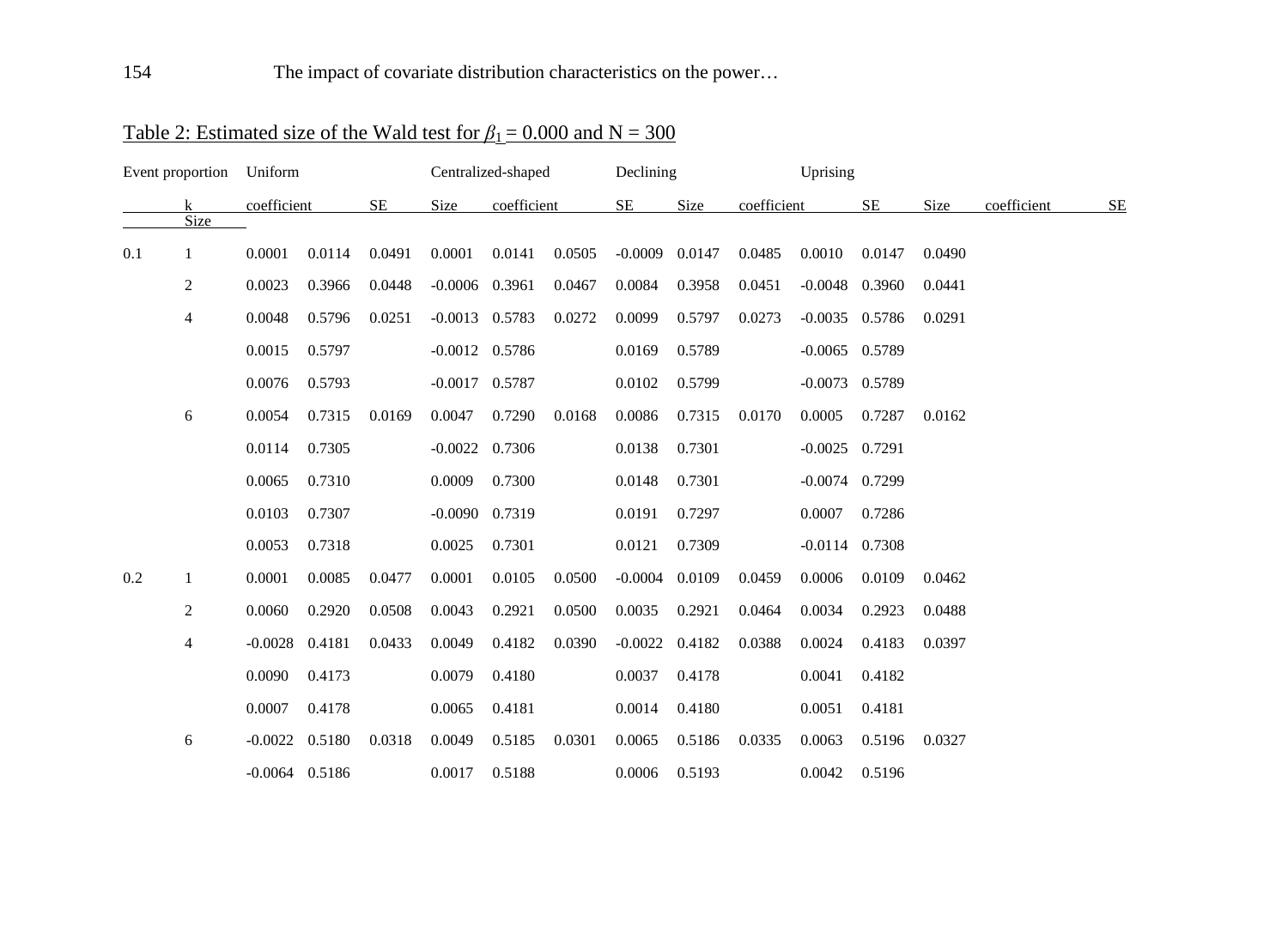|     |                | 0.0103             | 0.5172 |        | 0.0062             | 0.5186 |        | 0.0064           | 0.5185 |        | 0.0113             | 0.5188 |        |
|-----|----------------|--------------------|--------|--------|--------------------|--------|--------|------------------|--------|--------|--------------------|--------|--------|
|     |                | 0.0021             | 0.5176 |        | 0.0085             | 0.5182 |        | 0.0111           | 0.5183 |        | 0.0099             | 0.5190 |        |
|     |                | $-0.0033$          | 0.5183 |        | 0.0054             | 0.5186 |        | 0.0009           | 0.5192 |        | 0.0025             | 0.5196 |        |
| 0.5 | $\mathbf{1}$   | $-0.0001$          | 0.0067 | 0.0489 | 0.0000             | 0.0084 | 0.0504 | $-0.0001$        | 0.0105 | 0.0495 | 0.0001             | 0.0086 | 0.0487 |
|     | 2              | $-0.0045$ 0.2317   |        | 0.0481 | 0.0000             | 0.2317 | 0.0524 | $-0.0029$        | 0.2920 | 0.0513 | 0.0018             | 0.2317 | 0.0511 |
|     | $\overline{4}$ | $-0.0027$          | 0.3289 | 0.0463 | $-0.0018$          | 0.3289 | 0.0477 | 0.0025           | 0.4177 | 0.0412 | $-0.0033$          | 0.3288 | 0.0435 |
|     |                | $-0.0052$ 0.3289   |        |        | $-0.0028$          | 0.3288 |        | $-0.0001$        | 0.4176 |        | 0.0019             | 0.3289 |        |
|     |                | $-0.0067$          | 0.3289 |        | 0.0008             | 0.3288 |        | $-0.0032$ 0.4174 |        |        | $-0.0015$          | 0.3289 |        |
|     | 6              | 0.0009             | 0.4042 | 0.0407 | $-0.0005$ 0.4042   |        | 0.0447 | $-0.0020$        | 0.5179 | 0.0346 | 0.0006             | 0.4042 | 0.0435 |
|     |                | 0.0015             | 0.4042 |        | $-0.0025$ 0.4042   |        |        | 0.0032           | 0.5185 |        | $-0.0004$          | 0.4043 |        |
|     |                | 0.0004             | 0.4042 |        | $-0.0023$          | 0.4042 |        | 0.0020           | 0.5184 |        | 0.0055             | 0.4043 |        |
|     |                | $-0.0028$          | 0.4043 |        | $-0.0038$          | 0.4042 |        | $-0.0025$        | 0.5183 |        | $-0.0013$          | 0.4043 |        |
|     |                | $-0.0091$          | 0.4042 |        | 0.0028             | 0.4042 |        | $-0.0058$        | 0.5178 |        | 0.0015             | 0.4043 |        |
| 0.8 | $\mathbf{1}$   | $-0.0001$          | 0.0085 | 0.0489 | $-0.0001$          | 0.0105 | 0.0495 | 0.0007           | 0.0109 | 0.0483 | $-0.0005$          | 0.0108 | 0.0484 |
|     | $\overline{2}$ | $-0.0028$          | 0.2922 | 0.0502 | $-0.0029$          | 0.2920 | 0.0513 | 0.0066           | 0.2923 | 0.0457 | 0.0014             | 0.2919 | 0.5050 |
|     | 4              | $-0.0042$ 0.4182   |        | 0.0385 | 0.0025             | 0.4177 | 0.0412 | 0.0006           | 0.4176 | 0.0418 | $-0.0017$          | 0.4173 | 0.4000 |
|     |                | $-0.0016$ 0.4185   |        |        | $-0.0001$ 0.4176   |        |        | 0.0061           | 0.4180 |        | $-0.0023$          | 0.4173 |        |
|     |                | $-0.0084$ 0.4180   |        |        | $-0.0032$ $0.4174$ |        |        | 0.0080           | 0.4182 |        | 0.0041             | 0.4177 |        |
|     | 6              | $-0.0077$ 0.5190   |        | 0.0309 | $-0.0020$          | 0.5179 | 0.0346 | 0.0020           | 0.5181 | 0.0298 | $-0.0041$          | 0.5182 | 0.0336 |
|     |                | $-0.0061$          | 0.5190 |        | 0.0032             | 0.5185 |        | 0.0034           | 0.5177 |        | $-0.0063$          | 0.5177 |        |
|     |                | $-0.0062$ $0.5192$ |        |        | 0.0020             | 0.5184 |        | 0.0087           | 0.5185 |        | $-0.0049$ $0.5180$ |        |        |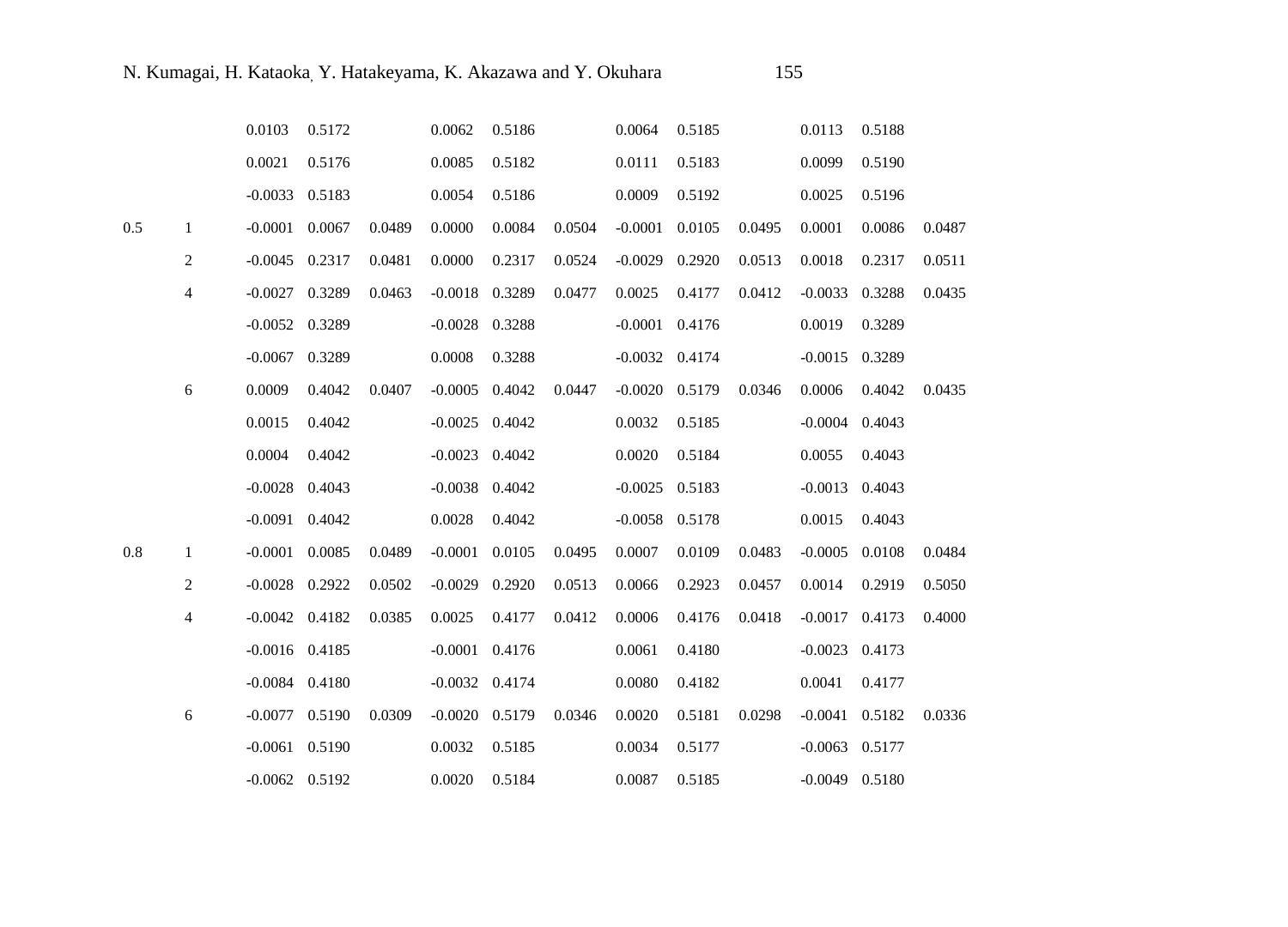156 The impact of covariate distribution characteristics on the power...

|     |   | $-0.0032$ $0.5196$ |        |        | $-0.0025$ 0.5183 |        |        | 0.0082           | 0.5185 |        | 0.0007             | 0.5185 |        |
|-----|---|--------------------|--------|--------|------------------|--------|--------|------------------|--------|--------|--------------------|--------|--------|
|     |   | $-0.0120$ $0.5187$ |        |        | $-0.0058$ 0.5178 |        |        | 0.0097           | 0.5187 |        | $-0.0020$ $0.5183$ |        |        |
| 0.9 | 1 | 0.0002             | 0.0114 | 0.0472 | 0.0001           | 0.0141 | 0.0490 | 0.0010           | 0.0147 | 0.0460 | $-0.0010$          | 0.0147 | 0.0466 |
|     | 2 | 0.0047             | 0.3956 | 0.0417 | 0.0049           | 0.3960 | 0.0449 | $-0.0025$ 0.3955 |        | 0.0437 | 0.0006             | 0.3958 | 0.0452 |
|     | 4 | 0.0070             | 0.5777 | 0.0265 | 0.0033           | 0.5782 | 0.0269 | 0.0032           | 0.5781 | 0.0257 | $-0.0020$          | 0.5784 | 0.0277 |
|     |   | 0.0055             | 0.5776 |        | 0.0101           | 0.5790 |        | 0.0010           | 0.5779 |        | $-0.0013$ 0.5787   |        |        |
|     |   | 0.0091             | 0.5780 |        | 0.0026           | 0.5782 |        | $-0.0027$        | 0.5774 |        | 0.0006             | 0.5790 |        |
|     | 6 | 0.0072             | 0.7283 | 0.0171 | 0.0044           | 0.7290 | 0.0174 | $-0.0042$ 0.7292 |        | 0.0156 | 0.0062             | 0.7286 | 0.0156 |
|     |   | 0.0090             | 0.7286 |        | 0.0003           | 0.7283 |        | 0.0023           | 0.7310 |        | 0.0089             | 0.7293 |        |
|     |   | 0.0050             | 0.7281 |        | 0.0131           | 0.7305 |        | $-0.0010$        | 0.7298 |        | 0.0002             | 0.7274 |        |
|     |   | 0.0155             | 0.7299 |        | 0.0025           | 0.7283 |        | $-0.0031$ 0.7297 |        |        | 0.0089             | 0.7295 |        |
|     |   | 0.0119             | 0.7293 |        | 0.0053           | 0.7299 |        | $-0.0076$        | 0.7289 |        | 0.0054             | 0.7289 |        |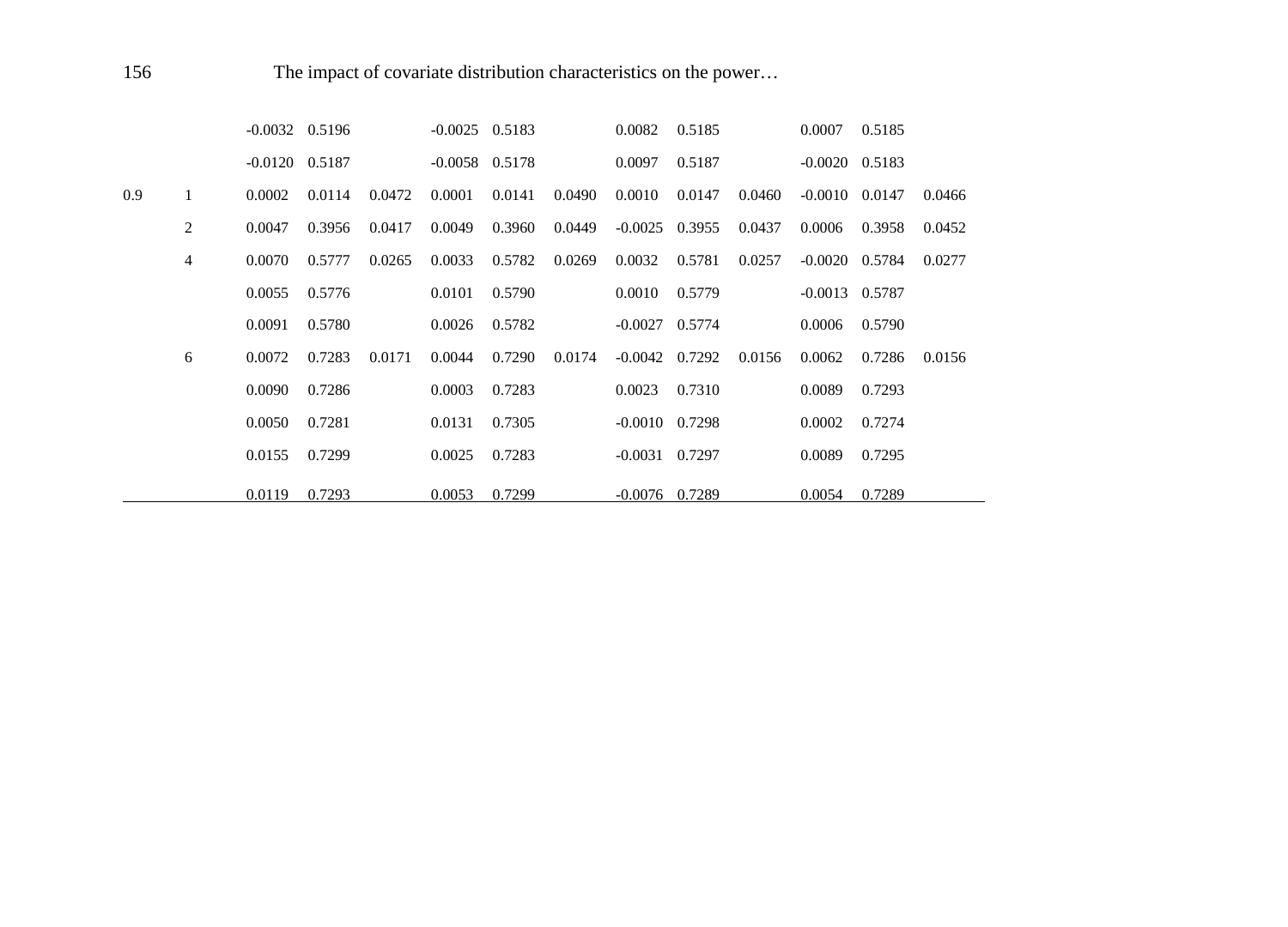| Event prppotion |                | Uniform        |        |        |                | Centralized-shaped |        | Declining      |        |        | Uprising    |           |        |
|-----------------|----------------|----------------|--------|--------|----------------|--------------------|--------|----------------|--------|--------|-------------|-----------|--------|
|                 | $\mathbf{k}$   | coefficient SE |        | Power  | coefficient SE |                    | Power  | coefficient SE |        | Power  | coefficient | <b>SE</b> | Power  |
| 0.1             | $\mathbf{1}$   | 0.0255         | 0.0116 | 0.6038 | 0.0255         | 0.0142             | 0.4351 | 0.0246         | 0.0131 | 0.4908 | 0.0269      | 0.0168    | 0.3193 |
|                 | $\overline{c}$ | 0.7672         | 0.4050 | 0.4692 | 0.5639         | 0.3995             | 0.2724 | 0.5722         | 0.4007 | 0.2846 | 0.5153      | 0.3986    | 0.2413 |
|                 | $\overline{4}$ | 0.3941         | 0.6983 | 0.3228 | 0.3608         | 0.6622             | 0.1819 | 0.2070         | 0.6603 | 0.2258 | 0.4694      | 0.6624    | 0.1383 |
|                 |                | 0.7964         | 0.653  |        | 0.5732         | 0.6382             |        | 0.4314         | 0.6316 |        | 0.6869      | 0.6389    |        |
|                 |                | 1.1854         | 0.6235 |        | 0.9465         | 0.6054             |        | 0.9202         | 0.5879 |        | 0.8850      | 0.6215    |        |
|                 | 6              | 0.2244         | 0.9088 | 0.1945 | 0.3201         | 0.8683             | 0.1164 | 0.1269         | 0.8488 | 0.1441 | 0.3616      | 0.8743    | 0.0732 |
|                 |                | 0.4694         | 0.8665 |        | 0.4709         | 0.8436             |        | 0.2526         | 0.8272 |        | 0.5828      | 0.8407    |        |
|                 |                | 0.7354         | 0.8288 |        | 0.6071         | 0.824              |        | 0.3909         | 0.8043 |        | 0.7185      | 0.8221    |        |
|                 |                | 1.0073         | 0.7975 |        | 0.7690         | 0.8032             |        | 0.6227         | 0.7735 |        | 0.8633      | 0.8044    |        |
|                 |                | 1.2663         | 0.7755 |        | 1.1251         | 0.7670             |        | 1.0424         | 0.7304 |        | 0.9847      | 0.7921    |        |
| 0.2             | 1              | 0.0254         | 0.0087 | 0.8456 | 0.0253         | 0.0107             | 0.6590 | 0.0249         | 0.0102 | 0.6914 | 0.0259      | 0.0122    | 0.5665 |
|                 | $\overline{c}$ | 0.7546         | 0.2980 | 0.7319 | 0.5530         | 0.2949             | 0.4703 | 0.5463         | 0.2949 | 0.4593 | 0.5126      | 0.2940    | 0.4167 |
|                 | 4              | 0.3922         | 0.4818 | 0.6436 | 0.3431         | 0.4625             | 0.4078 | 0.1970         | 0.4586 | 0.4277 | 0.4547      | 0.4617    | 0.3352 |
|                 |                | 0.7781         | 0.4588 |        | 0.5596         | 0.4493             |        | 0.4068         | 0.4447 |        | 0.6702      | 0.4494    |        |
|                 |                | 1.1599         | 0.4440 |        | 0.9126         | 0.4334             |        | 0.8775         | 0.4228 |        | 0.8581      | 0.4409    |        |
|                 | 6              | 0.2655         | 0.6334 | 0.5333 | 0.3467         | 0.6024             | 0.3323 | 0.1294         | 0.5865 | 0.3485 | 0.3993      | 0.6081    | 0.2421 |
|                 |                | 0.5297         | 0.6070 |        | 0.4929         | 0.5894             |        | 0.2676         | 0.5731 |        | 0.6241      | 0.5889    |        |
|                 |                | 0.7922         | 0.5873 |        | 0.6446         | 0.5780             |        | 0.3939         | 0.5621 |        | 0.7653      | 0.5791    |        |

Table 3-1: Estimated power of the Wald test for  $\beta_1 = 0.025$  and N = 300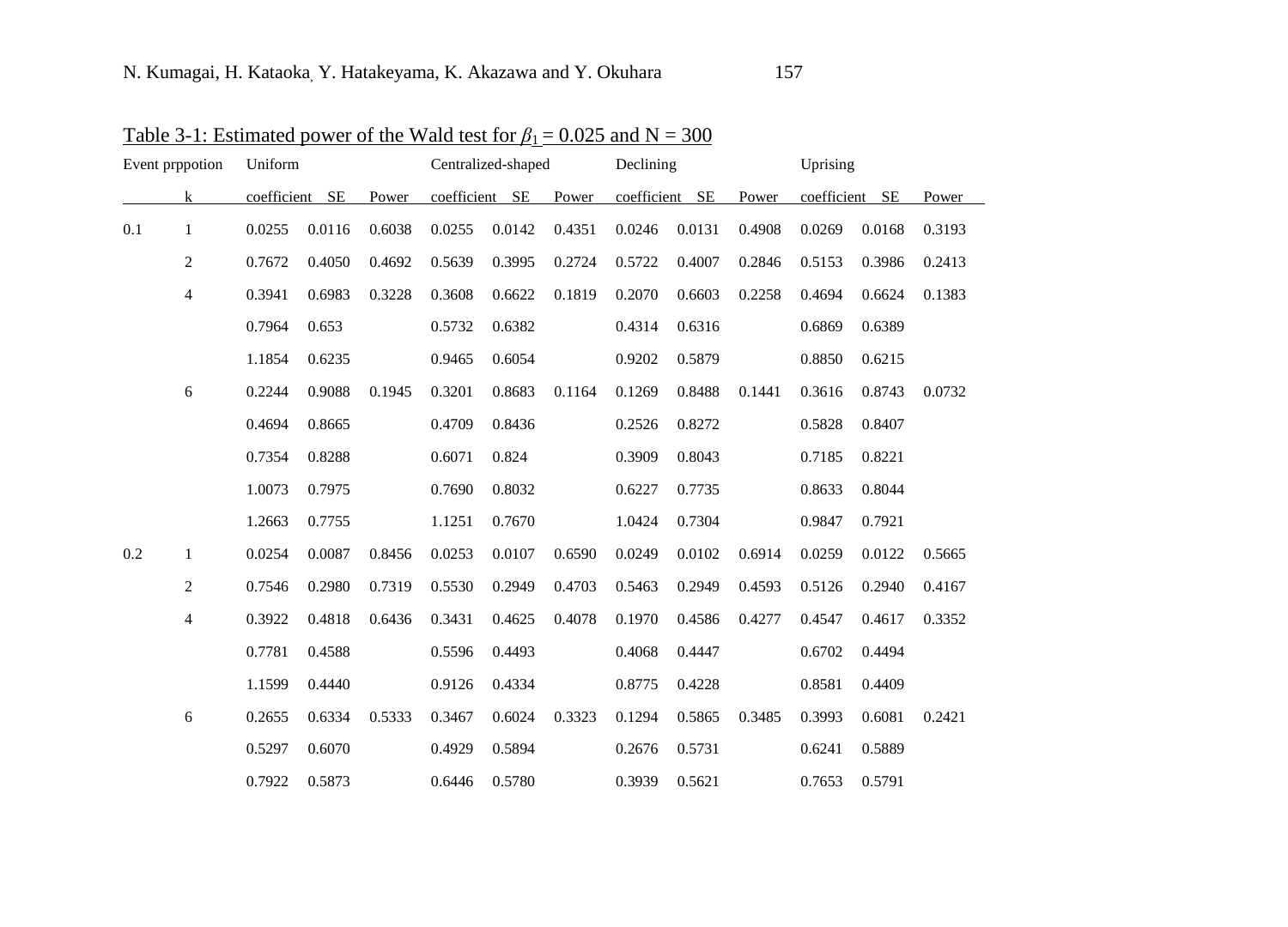|     |                | 1.0556 | 0.5725 |        | 0.7875 | 0.5686 |        | 0.6321 | 0.5452 |        | 0.8877 | 0.5716 |        |
|-----|----------------|--------|--------|--------|--------|--------|--------|--------|--------|--------|--------|--------|--------|
|     |                | 1.3078 | 0.5623 |        | 1.1343 | 0.5516 |        | 1.0247 | 0.5259 |        | 1.0209 | 0.5647 |        |
| 0.5 | $\mathbf{1}$   | 0.0252 | 0.0070 | 0.9574 | 0.0252 | 0.0087 | 0.8358 | 0.0254 | 0.0090 | 0.8193 | 0.0253 | 0.0090 | 0.8148 |
|     | $\overline{c}$ | 0.7466 | 0.2358 | 0.8896 | 0.5433 | 0.2339 | 0.6404 | 0.5199 | 0.2337 | 0.6045 | 0.5190 | 0.2337 | 0.6006 |
|     | 4              | 0.3712 | 0.3365 | 0.8499 | 0.3431 | 0.3334 | 0.6109 | 0.1901 | 0.3322 | 0.5842 | 0.4548 | 0.3339 | 0.5798 |
|     |                | 0.7554 | 0.3365 |        | 0.5529 | 0.3334 |        | 0.3958 | 0.3316 |        | 0.6614 | 0.3345 |        |
|     |                | 1.1329 | 0.3425 |        | 0.8923 | 0.3373 |        | 0.8492 | 0.3366 |        | 0.8467 | 0.3366 |        |
|     | 6              | 0.2563 | 0.4188 | 0.7879 | 0.3273 | 0.4135 | 0.5478 | 0.1346 | 0.4103 | 0.5116 | 0.3836 | 0.4148 | 0.5097 |
|     |                | 0.5010 | 0.4155 |        | 0.4792 | 0.4123 |        | 0.2562 | 0.4089 |        | 0.6108 | 0.4137 |        |
|     |                | 0.7649 | 0.4156 |        | 0.6218 | 0.4124 |        | 0.3845 | 0.4084 |        | 0.7373 | 0.4142 |        |
|     |                | 1.0173 | 0.4188 |        | 0.7597 | 0.4134 |        | 0.6067 | 0.4095 |        | 0.8620 | 0.4155 |        |
|     |                | 1.2713 | 0.4257 |        | 1.0963 | 0.4201 |        | 0.9978 | 0.4178 |        | 0.9902 | 0.4177 |        |
| 0.8 | $\mathbf{1}$   | 0.0252 | 0.0087 | 0.8447 | 0.0254 | 0.0107 | 0.6640 | 0.0260 | 0.0122 | 0.5742 | 0.0250 | 0.0102 | 0.6937 |
|     | $\overline{c}$ | 0.7497 | 0.2979 | 0.7239 | 0.5536 | 0.2945 | 0.4713 | 0.5137 | 0.2941 | 0.4144 | 0.5474 | 0.2946 | 0.4611 |
|     | 4              | 0.3805 | 0.3770 | 0.6410 | 0.3560 | 0.3860 | 0.4013 | 0.1876 | 0.3864 | 0.3397 | 0.4731 | 0.3889 | 0.4298 |
|     |                | 0.7631 | 0.4040 |        | 0.5686 | 0.4008 |        | 0.4023 | 0.4003 |        | 0.6828 | 0.4045 |        |
|     |                | 1.1536 | 0.4436 |        | 0.9172 | 0.4326 |        | 0.8620 | 0.4415 |        | 0.8795 | 0.4223 |        |
|     | $\sqrt{6}$     | 0.2593 | 0.4503 | 0.5261 | 0.3430 | 0.4642 | 0.3285 | 0.1232 | 0.4689 | 0.2405 | 0.3976 | 0.4618 | 0.3531 |
|     |                | 0.5090 | 0.4676 |        | 0.4918 | 0.4756 |        | 0.2571 | 0.4784 |        | 0.6343 | 0.4814 |        |
|     |                | 0.7736 | 0.4917 |        | 0.6353 | 0.4886 |        | 0.3914 | 0.4896 |        | 0.7617 | 0.4935 |        |
|     |                | 1.0361 | 0.5226 |        | 0.7973 | 0.5054 |        | 0.6225 | 0.5123 |        | 0.8982 | 0.5092 |        |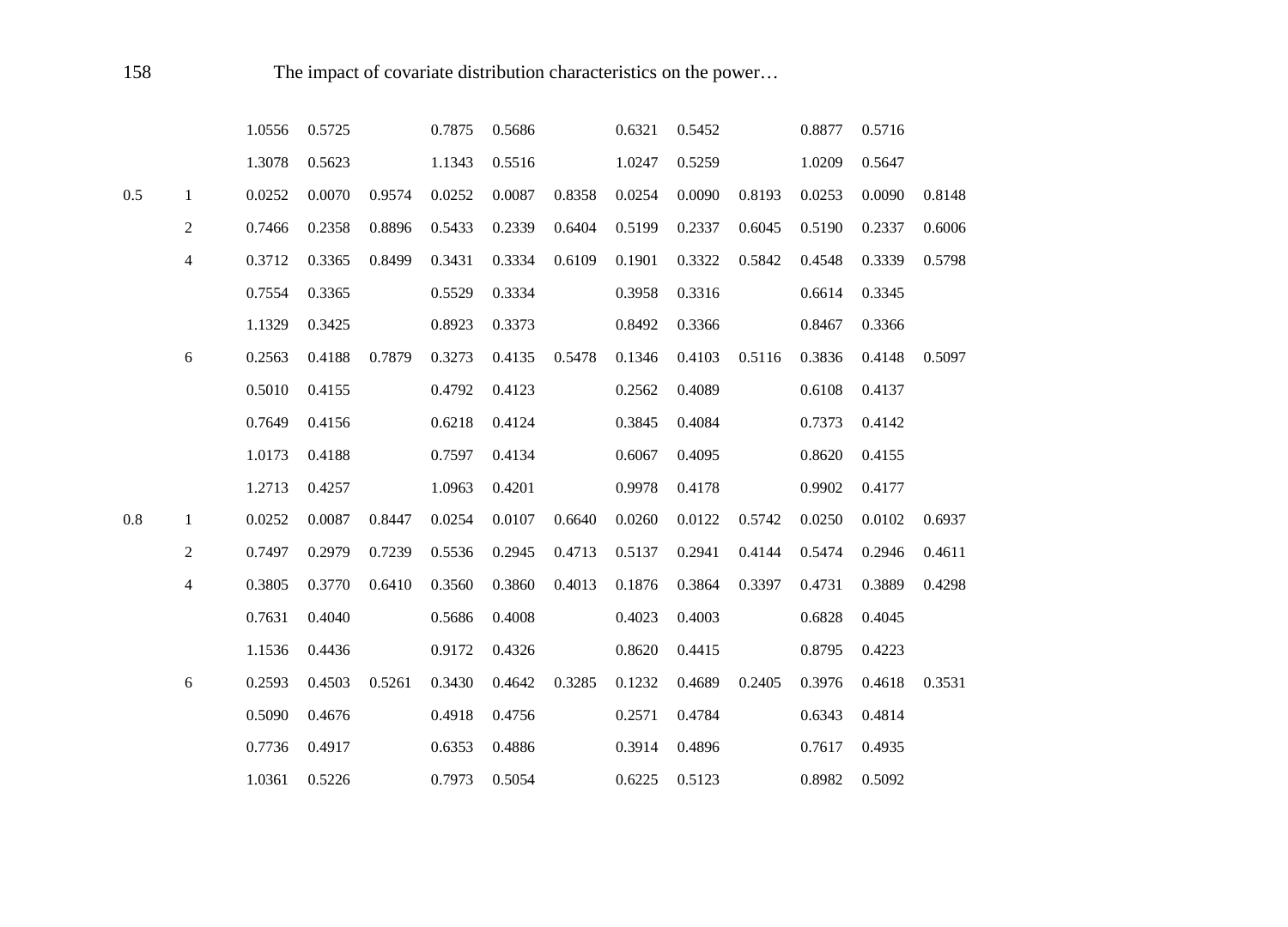|     |                | 1.3065 | 0.5622 |        | 1.1323 | 0.5499 |        | 1.0209            | 0.5655 |        | 1.0314 | 0.5261 |        |
|-----|----------------|--------|--------|--------|--------|--------|--------|-------------------|--------|--------|--------|--------|--------|
| 0.9 |                | 0.0257 | 0.0117 | 0.6066 | 0.0256 | 0.0142 | 0.4393 | 0.0270            | 0.0168 | 0.3148 | 0.0250 | 0.0131 | 0.5046 |
|     | 2              | 0.7701 | 0.4061 | 0.4727 | 0.5692 | 0.3997 | 0.2855 | 0.5211            | 0.3986 | 0.2415 | 0.5683 | 0.4002 | 0.2794 |
|     | $\overline{4}$ | 0.3972 | 0.4945 | 0.3230 | 0.3730 | 0.5133 | 0.1928 | 0.1913            | 0.5137 | 0.1340 | 0.5080 | 0.5200 | 0.2240 |
|     |                | 0.7964 | 0.5506 |        | 0.5926 | 0.5438 |        | 0.4188 0.5427     |        |        | 0.7171 | 0.5508 |        |
|     |                | 1.1926 | 0.6256 |        | 0.9545 | 0.6062 |        | $0.8815$ $0.6210$ |        |        | 0.9276 | 0.5875 |        |
|     | 6              | 0.2649 | 0.5850 | 0.0200 | 0.3527 | 0.6157 | 0.1158 | 0.1311            | 0.6283 | 0.0734 | 0.4287 | 0.6118 | 0.1376 |
|     |                | 0.5391 | 0.6251 |        | 0.5177 | 0.6410 |        | $0.2553$ $0.6464$ |        |        | 0.6713 | 0.6519 |        |
|     |                | 0.7980 | 0.6716 |        | 0.6570 | 0.6666 |        | 0.4035            | 0.6706 |        | 0.7954 | 0.6755 |        |
|     |                | 1.0617 | 0.7273 |        | 0.8073 | 0.6954 |        | 0.6272            | 0.7120 |        | 0.9226 | 0.7013 |        |
|     |                | 1.2676 | 0.7759 |        | 1.1254 | 0.7657 |        | 0.9761            | 0.7881 |        | 1.0561 | 0.7312 |        |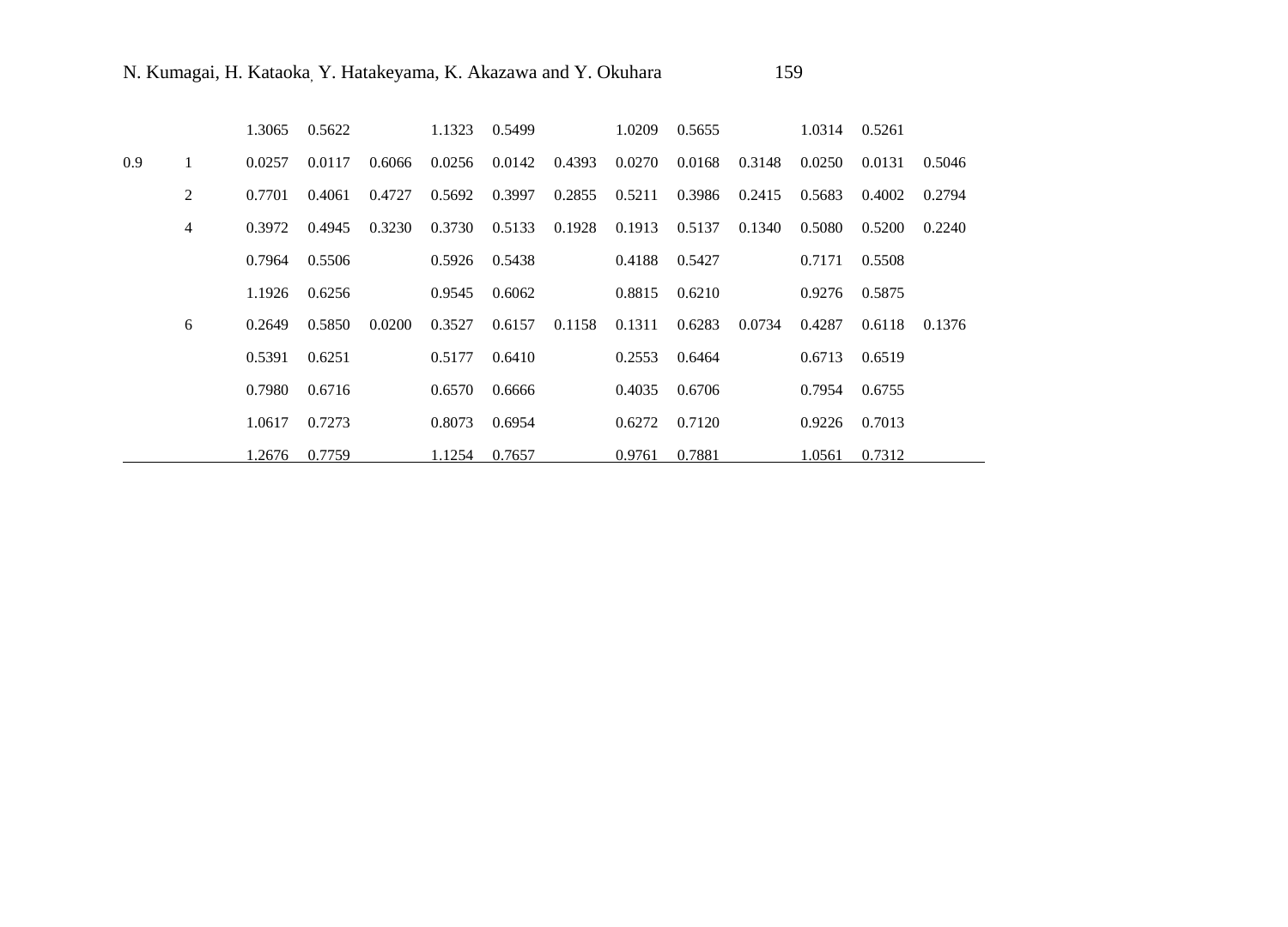| Event prppotion |                  | Uniform        |        |        |                | Centralized-shaped |        | Declining   |           |        | Uprising    |           |        |
|-----------------|------------------|----------------|--------|--------|----------------|--------------------|--------|-------------|-----------|--------|-------------|-----------|--------|
|                 | k                | coefficient SE |        | Power  | coefficient SE |                    | Power  | coefficient | <b>SE</b> | Power  | coefficient | <b>SE</b> | Power  |
| 0.1             | 1                | 0.0253         | 0.0081 | 0.8947 | 0.0252         | 0.0099             | 0.7286 | 0.0249      | 0.0091    | 0.7726 | 0.0258      | 0.0116    | 0.6063 |
|                 | $\boldsymbol{2}$ | 0.7600         | 0.2824 | 0.7818 | 0.5549         | 0.2782             | 0.5209 | 0.5590      | 0.2786    | 0.5182 | 0.5006      | 0.2774    | 0.4317 |
|                 | $\overline{4}$   | 0.3845         | 0.4731 | 0.7086 | 0.3490         | 0.4493             | 0.4577 | 0.1972      | 0.4460    | 0.5052 | 0.4656      | 0.4481    | 0.3666 |
|                 |                  | 0.7806         | 0.4443 |        | 0.5624         | 0.4334             |        | 0.4111      | 0.4287    |        | 0.6681      | 0.4342    |        |
|                 |                  | 1.1589         | 0.4251 |        | 0.9197         | 0.4128             |        | 0.8898      | 0.4003    |        | 0.8552      | 0.4232    |        |
|                 | 6                | 0.2644         | 0.6308 | 0.6007 | 0.3542         | 0.5935             | 0.3784 | 0.1313      | 0.5751    | 0.4271 | 0.4053      | 0.5997    | 0.2616 |
|                 |                  | 0.5278         | 0.6003 |        | 0.5063         | 0.5771             |        | 0.2653      | 0.5596    |        | 0.6394      | 0.5764    |        |
|                 |                  | 0.7992         | 0.5753 |        | 0.6472         | 0.5643             |        | 0.4024      | 0.5453    |        | 0.7632      | 0.5660    |        |
|                 |                  | 1.0544         | 0.5573 |        | 0.7980         | 0.5519             |        | 0.6283      | 0.5255    |        | 0.8913      | 0.5562    |        |
|                 |                  | 1.3147         | 0.5429 |        | 1.1474         | 0.5297             |        | 1.0392      | 0.4987    |        | 1.0185      | 0.5476    |        |
| 0.2             | 1                | 0.0252         | 0.0061 | 0.9895 | 0.0251         | 0.0075             | 0.9219 | 0.0251      | 0.0072    | 0.9364 | 0.0254      | 0.0085    | 0.8728 |
|                 | $\overline{c}$   | 0.7484         | 0.2096 | 0.9558 | 0.5483         | 0.2073             | 0.7577 | 0.5436      | 0.2073    | 0.7524 | 0.5061      | 0.2067    | 0.6938 |
|                 | $\overline{4}$   | 0.3818         | 0.3341 | 0.9393 | 0.3397         | 0.3214             | 0.7412 | 0.1871      | 0.3191    | 0.7747 | 0.4451      | 0.3206    | 0.6700 |
|                 |                  | 0.7612         | 0.3187 |        | 0.5493         | 0.3127             |        | 0.3926      | 0.3098    |        | 0.6541      | 0.3126    |        |
|                 |                  | 1.1383         | 0.3087 |        | 0.8998         | 0.3019             |        | 0.8674      | 0.2947    |        | 0.8397      | 0.3068    |        |
|                 | 6                | 0.2649         | 0.4326 | 0.9065 | 0.3294         | 0.4127             | 0.6891 | 0.1296      | 0.4025    | 0.7229 | 0.3841      | 0.4162    | 0.5806 |
|                 |                  | 0.5205         | 0.4163 |        | 0.4802         | 0.4038             |        | 0.2523      | 0.3947    |        | 0.6079      | 0.4038    |        |
|                 |                  | 0.7755         | 0.4036 |        | 0.6180         | 0.3968             |        | 0.3772      | 0.3876    |        | 0.7379      | 0.3978    |        |

Table 3-2: Estimated power of the Wald test for  $\beta_1 = 0.025$  and N = 600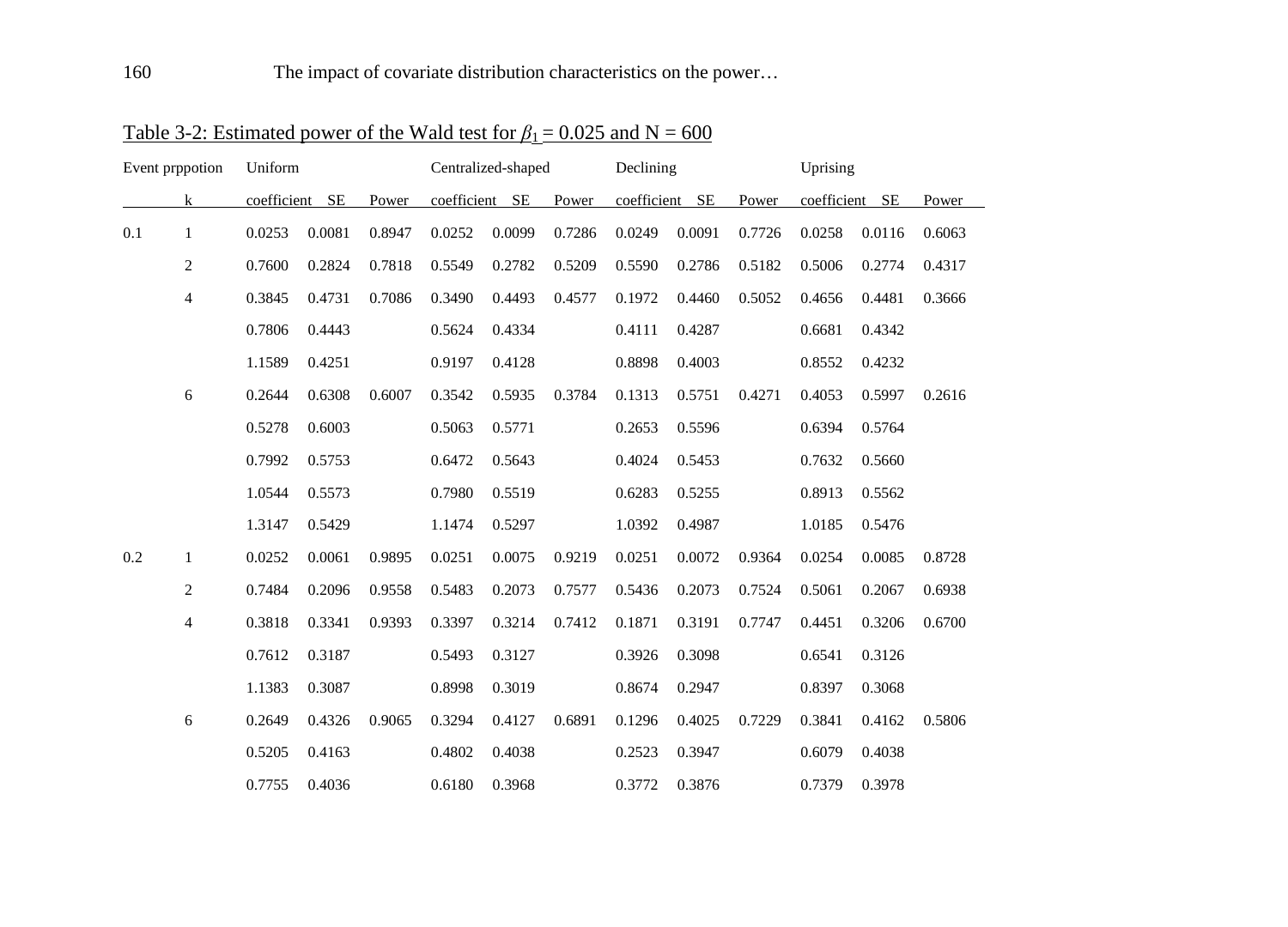|     |                | 1.0262 | 0.3942 |        | 0.7694 | 0.3902 |        | 0.6101 | 0.3766 |        | 0.8642 | 0.3927 |        |
|-----|----------------|--------|--------|--------|--------|--------|--------|--------|--------|--------|--------|--------|--------|
|     |                | 1.2828 | 0.3871 |        | 1.1032 | 0.3792 |        | 1.0097 | 0.3633 |        | 0.9880 | 0.3883 |        |
| 0.5 | $\mathbf{1}$   | 0.0251 | 0.0049 | 0.9996 | 0.0252 | 0.0061 | 0.9889 | 0.0251 | 0.0063 | 0.9851 | 0.0251 | 0.0063 | 0.9818 |
|     | $\overline{2}$ | 0.7429 | 0.1664 | 0.9939 | 0.5480 | 0.1651 | 0.9153 | 0.5197 | 0.1650 | 0.8819 | 0.5199 | 0.1650 | 0.8841 |
|     | $\overline{4}$ | 0.3731 | 0.2370 | 0.9943 | 0.3411 | 0.2348 | 0.9241 | 0.1839 | 0.2340 | 0.9033 | 0.4486 | 0.2353 | 0.9011 |
|     |                | 0.7502 | 0.2370 |        | 0.5544 | 0.2348 |        | 0.3913 | 0.2336 |        | 0.6571 | 0.2357 |        |
|     |                | 1.1268 | 0.2411 |        | 0.8946 | 0.2376 |        | 0.8433 | 0.2371 |        | 0.8427 | 0.2371 |        |
|     | $\sqrt{6}$     | 0.2516 | 0.2941 | 0.9884 | 0.3318 | 0.2906 | 0.9014 | 0.1232 | 0.2884 | 0.8623 | 0.3811 | 0.2915 | 0.8651 |
|     |                | 0.5021 | 0.2919 |        | 0.4740 | 0.2899 |        | 0.2474 | 0.2874 |        | 0.6031 | 0.2908 |        |
|     |                | 0.7574 | 0.2919 |        | 0.6197 | 0.2899 |        | 0.3771 | 0.2871 |        | 0.7328 | 0.2911 |        |
|     |                | 1.0051 | 0.2941 |        | 0.7656 | 0.2906 |        | 0.5963 | 0.2878 |        | 0.8543 | 0.2920 |        |
|     |                | 1.2589 | 0.2987 |        | 1.0939 | 0.2952 |        | 0.9825 | 0.2935 |        | 0.9828 | 0.2935 |        |
| 0.8 | $\mathbf{1}$   | 0.0251 | 0.0061 | 0.9887 | 0.0251 | 0.0075 | 0.9217 | 0.0255 | 0.0085 | 0.8741 | 0.0249 | 0.0072 | 0.9335 |
|     | $\overline{2}$ | 0.7469 | 0.2095 | 0.9532 | 0.5509 | 0.2073 | 0.7604 | 0.5065 | 0.2068 | 0.6921 | 0.5393 | 0.2073 | 0.7426 |
|     | $\overline{4}$ | 0.3724 | 0.2645 | 0.9400 | 0.3501 | 0.2710 | 0.7522 | 0.1893 | 0.2710 | 0.6673 | 0.4658 | 0.2729 | 0.7627 |
|     |                | 0.7517 | 0.2826 |        | 0.5642 | 0.2812 |        | 0.3960 | 0.2801 |        | 0.6706 | 0.2833 |        |
|     |                | 1.1355 | 0.3086 |        | 0.8995 | 0.3017 |        | 0.8435 | 0.3071 |        | 0.8606 | 0.2949 |        |
|     | 6              | 0.2515 | 0.3150 | 0.9056 | 0.3358 | 0.3245 | 0.6902 | 0.1289 | 0.3277 | 0.5790 | 0.4035 | 0.3235 | 0.7091 |
|     |                | 0.5033 | 0.3267 |        | 0.4814 | 0.3321 |        | 0.2546 | 0.3337 |        | 0.6220 | 0.3355 |        |
|     |                | 0.7579 | 0.3420 |        | 0.6291 | 0.3410 |        | 0.3829 | 0.3407 |        | 0.7498 | 0.3438 |        |
|     |                | 1.0139 | 0.3615 |        | 0.7751 | 0.3511 |        | 0.6100 | 0.3556 |        | 0.8777 | 0.3530 |        |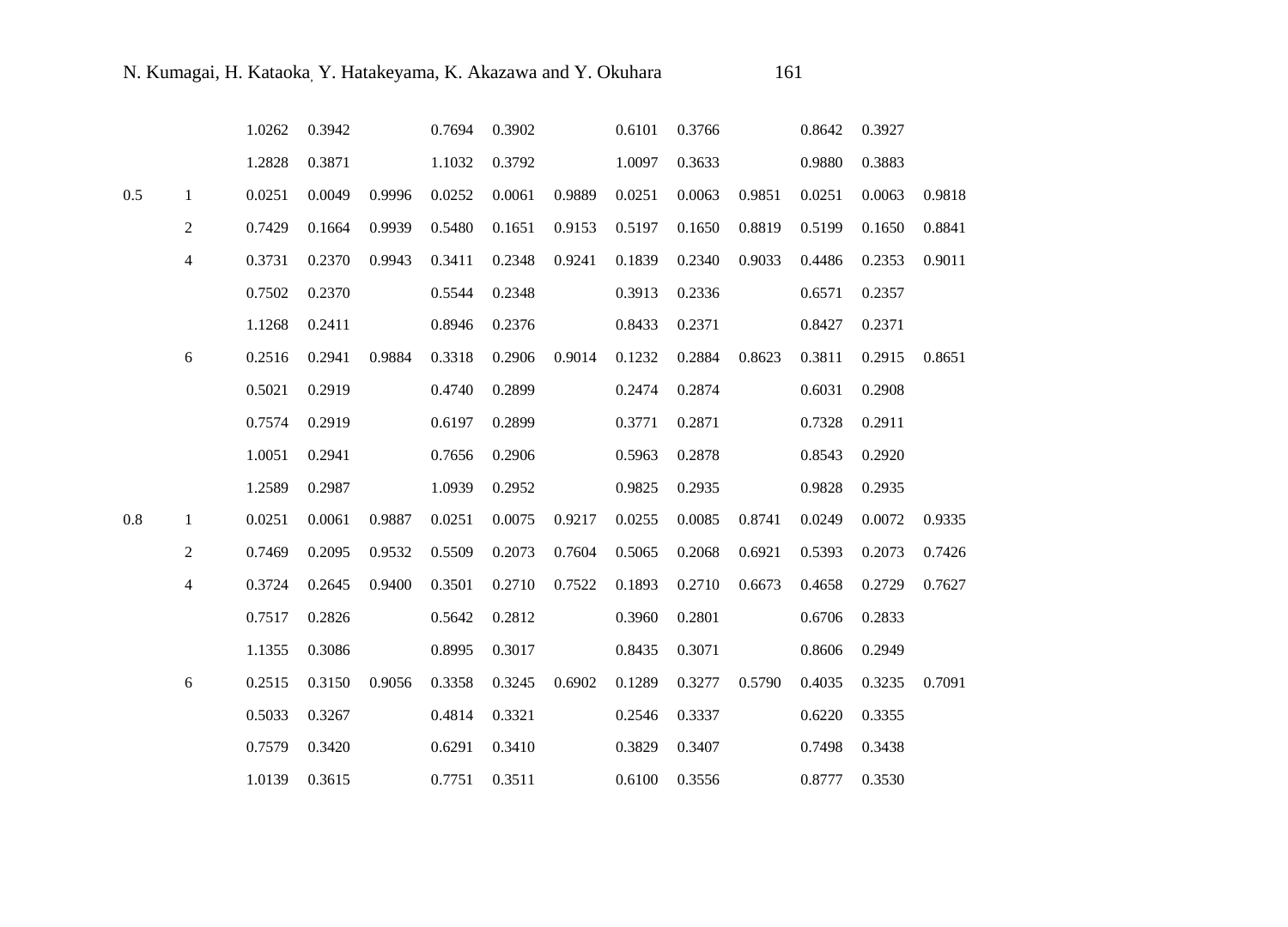162 The impact of covariate distribution characteristics on the power...

|     |   | 1.2767 | 0.3866 |        | 1.1017 | 0.3789 |        | 0.9899 | 0.3881 |        | 1.0014 | 0.3630 |        |
|-----|---|--------|--------|--------|--------|--------|--------|--------|--------|--------|--------|--------|--------|
| 0.9 |   | 0.0254 | 0.0081 | 0.8923 | 0.0253 | 0.0099 | 0.7246 | 0.0260 | 0.0117 | 0.6139 | 0.0247 | 0.0091 | 0.7713 |
|     | 2 | 0.7590 | 0.2824 | 0.7828 | 0.5585 | 0.2783 | 0.5191 | 0.5078 | 0.2774 | 0.4460 | 0.5572 | 0.2782 | 0.5195 |
|     | 4 | 0.3819 | 0.3417 | 0.7096 | 0.3639 | 0.3546 | 0.4620 | 0.1969 | 0.3551 | 0.3727 | 0.4793 | 0.3575 | 0.5012 |
|     |   | 0.7655 | 0.3765 |        | 0.5776 | 0.3738 |        | 0.4061 | 0.3724 |        | 0.6929 | 0.3779 |        |
|     |   | 1.1700 | 0.4264 |        | 0.9238 | 0.4126 |        | 0.8610 | 0.4222 |        | 0.8855 | 0.3994 |        |
|     | 6 | 0.2593 | 0.4018 | 0.5975 | 0.3410 | 0.4209 | 0.3791 | 0.1313 | 0.4279 | 0.2603 | 0.4043 | 0.4181 | 0.4155 |
|     |   | 0.5127 | 0.4253 |        | 0.5028 | 0.4375 |        | 0.2663 | 0.4406 |        | 0.6357 | 0.4426 |        |
|     |   | 0.7753 | 0.4559 |        | 0.6450 | 0.4541 |        | 0.3962 | 0.4543 |        | 0.7691 | 0.4595 |        |
|     |   | 1.0509 | 0.4963 |        | 0.7958 | 0.4735 |        | 0.6263 | 0.4827 |        | 0.9065 | 0.4781 |        |
|     |   | 1.3199 | 0.5435 |        | 1.1454 | 0.5295 |        | 1.0207 | 0.5450 |        | 1.0348 | 0.4980 |        |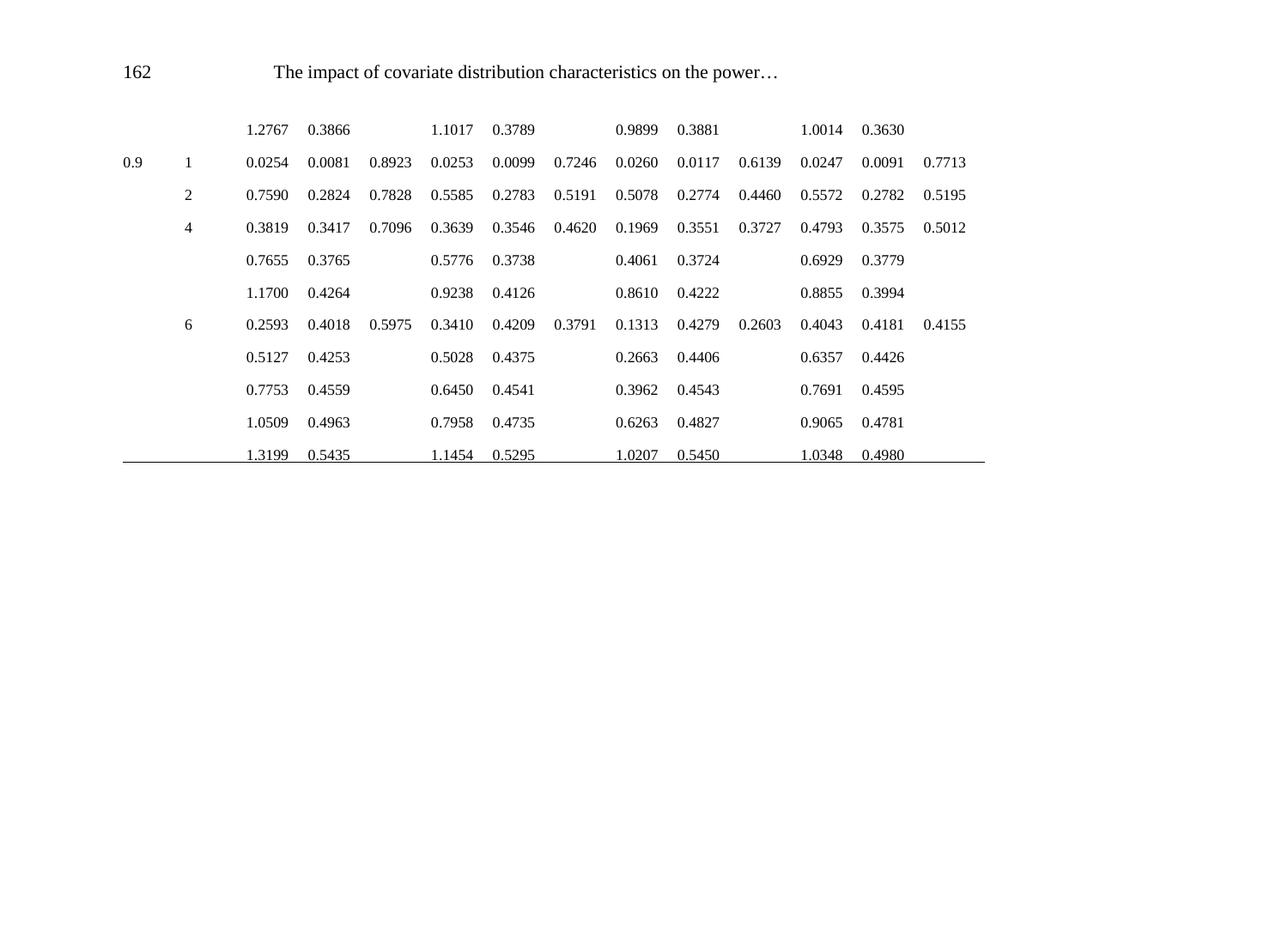| Event prppotion |                | Uniform        |        |        |                | Centralized-shaped |        | Declining      |        |        | Uprising    |           |        |
|-----------------|----------------|----------------|--------|--------|----------------|--------------------|--------|----------------|--------|--------|-------------|-----------|--------|
|                 | k              | coefficient SE |        | Power  | coefficient SE |                    | Power  | coefficient SE |        | Power  | coefficient | <b>SE</b> | Power  |
| 0.1             | $\mathbf{1}$   | 0.0251         | 0.0066 | 0.9742 | 0.0250         | 0.0081             | 0.8780 | 0.0249         | 0.0074 | 0.9086 | 0.0258      | 0.0095    | 0.8075 |
|                 | $\overline{c}$ | 0.7524         | 0.2293 | 0.9191 | 0.5528         | 0.2263             | 0.6927 | 0.5550         | 0.2263 | 0.6982 | 0.5078      | 0.2257    | 0.6212 |
|                 | 4              | 0.3839         | 0.3799 | 0.8889 | 0.3393         | 0.3618             | 0.6641 | 0.1930         | 0.3591 | 0.7177 | 0.4536      | 0.3616    | 0.5720 |
|                 |                | 0.7679         | 0.3578 |        | 0.5556         | 0.3490             |        | 0.3991         | 0.3458 |        | 0.6635      | 0.3500    |        |
|                 |                | 1.1446         | 0.3425 |        | 0.9032         | 0.3329             |        | 0.8806         | 0.3229 |        | 0.8539      | 0.3412    |        |
|                 | 6              | 0.2665         | 0.4997 | 0.8331 | 0.3326         | 0.4727             | 0.6040 | 0.1274         | 0.4585 | 0.6462 | 0.3880      | 0.4783    | 0.4673 |
|                 |                | 0.5187         | 0.4771 |        | 0.4864         | 0.4597             |        | 0.2602         | 0.4465 |        | 0.6190      | 0.4600    |        |
|                 |                | 0.7807         | 0.4584 |        | 0.6349         | 0.4490             |        | 0.3885         | 0.4361 |        | 0.7512      | 0.4511    |        |
|                 |                | 1.0379         | 0.4440 |        | 0.7724         | 0.4403             |        | 0.6166         | 0.4203 |        | 0.8776      | 0.4437    |        |
|                 |                | 1.2883         | 0.4331 |        | 1.1145         | 0.4229             |        | 1.0217         | 0.3994 |        | 1.0071      | 0.4369    |        |
| 0.2             | $\mathbf{1}$   | 0.0252         | 0.0050 | 0.9993 | 0.0252         | 0.0061             | 0.9876 | 0.0251         | 0.0058 | 0.9892 | 0.0253      | 0.0069    | 0.9718 |
|                 | 2              | 0.7485         | 0.1707 | 0.9943 | 0.5510         | 0.1689             | 0.9085 | 0.5457         | 0.1690 | 0.8995 | 0.5058      | 0.1685    | 0.8583 |
|                 | 4              | 0.3819         | 0.2712 | 0.9931 | 0.3398         | 0.2612             | 0.9122 | 0.1882         | 0.2595 | 0.9242 | 0.4448      | 0.2606    | 0.8605 |
|                 |                | 0.7597         | 0.2589 |        | 0.5524         | 0.2540             |        | 0.3986         | 0.2519 |        | 0.6519      | 0.2542    |        |
|                 |                | 1.1358         | 0.2508 |        | 0.8996         | 0.2454             |        | 0.8647         | 0.2399 |        | 0.8384      | 0.2495    |        |
|                 | 6              | 0.2538         | 0.3492 | 0.9866 | 0.3352         | 0.3341             | 0.8895 | 0.1286         | 0.3266 | 0.8999 | 0.3849      | 0.3366    | 0.8005 |
|                 |                | 0.5100         | 0.3361 |        | 0.4794         | 0.3274             |        | 0.2556         | 0.3200 |        | 0.6027      | 0.3269    |        |
|                 |                | 0.7640         | 0.3260 |        | 0.6247         | 0.3215             |        | 0.3880         | 0.3141 |        | 0.7359      | 0.3220    |        |

Table 3-3: Estimated power of the Wald test for  $\beta_1 = 0.025$  and N = 900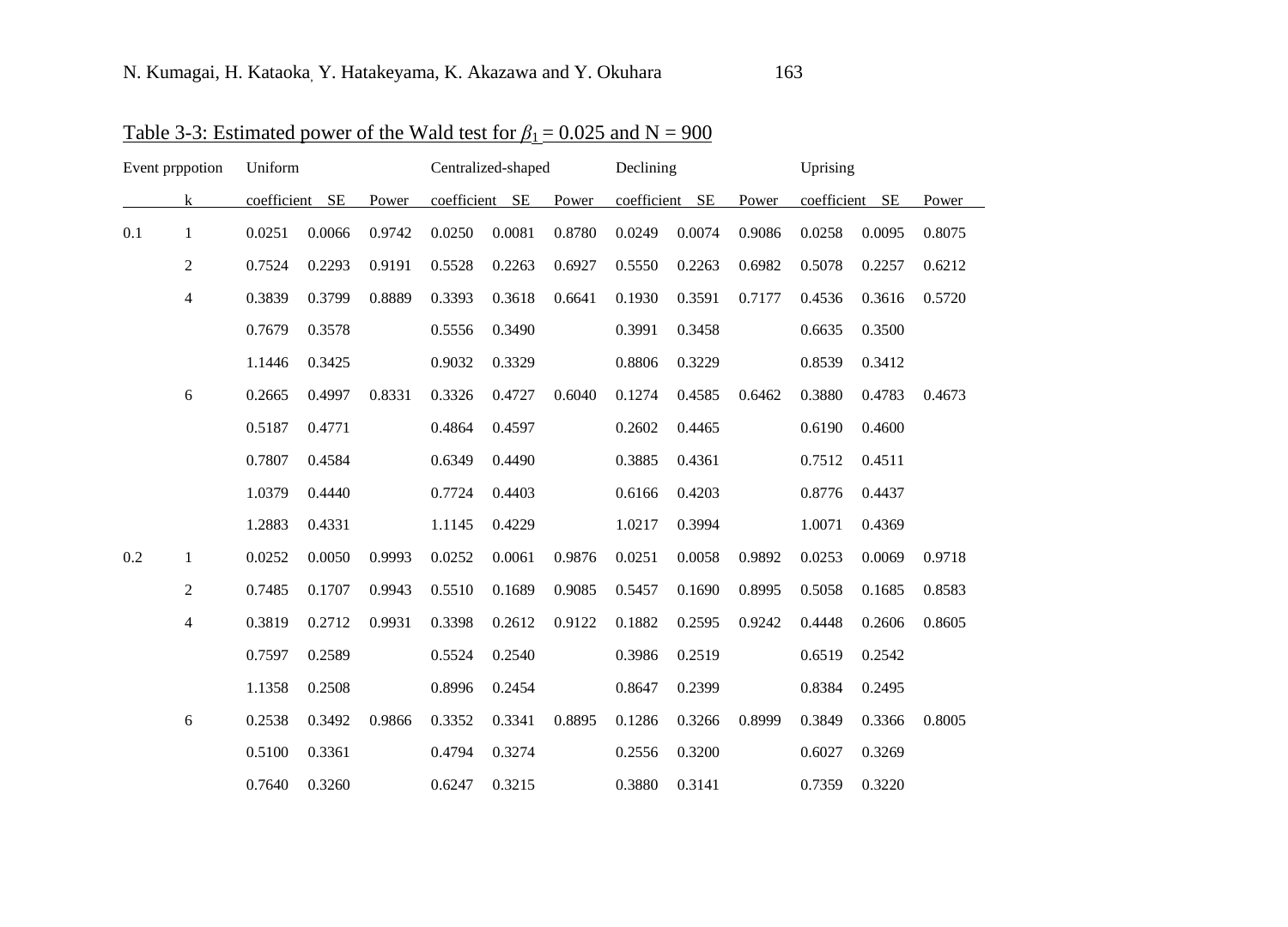|     |                | 1.0163 | 0.3183 |        | 0.7689 | 0.3165 |        | 0.6075 | 0.3058 |        | 0.8572 | 0.3181 |        |
|-----|----------------|--------|--------|--------|--------|--------|--------|--------|--------|--------|--------|--------|--------|
|     |                | 1.2681 | 0.3127 |        | 1.1021 | 0.3076 |        | 1.0048 | 0.2951 |        | 0.9817 | 0.3145 |        |
| 0.5 | $\mathbf{1}$   | 0.0250 | 0.0040 | 1.0000 | 0.0252 | 0.0050 | 0.9989 | 0.0251 | 0.0052 | 0.9990 | 0.0251 | 0.0052 | 0.9986 |
|     | $\overline{2}$ | 0.7402 | 0.1358 | 0.9990 | 0.5455 | 0.1347 | 0.9826 | 0.5189 | 0.1346 | 0.9689 | 0.5180 | 0.1346 | 0.9699 |
|     | 4              | 0.3740 | 0.1932 | 0.9999 | 0.3436 | 0.1915 | 0.9982 | 0.1888 | 0.1909 | 0.9852 | 0.4538 | 0.1918 | 0.9838 |
|     |                | 0.7477 | 0.1932 |        | 0.5533 | 0.1915 |        | 0.3927 | 0.1905 |        | 0.6571 | 0.1922 |        |
|     |                | 1.1230 | 0.1965 |        | 0.8916 | 0.1937 |        | 0.8439 | 0.1933 |        | 0.8426 | 0.1933 |        |
|     | 6              | 0.2500 | 0.2396 | 0.9998 | 0.3309 | 0.2368 | 0.9832 | 0.1265 | 0.2350 | 0.9733 | 0.3838 | 0.2376 | 0.9746 |
|     |                | 0.4990 | 0.2378 |        | 0.4772 | 0.2362 |        | 0.2535 | 0.2342 |        | 0.6060 | 0.2369 |        |
|     |                | 0.7508 | 0.2378 |        | 0.6184 | 0.2362 |        | 0.3776 | 0.2340 |        | 0.7300 | 0.2372 |        |
|     |                | 1.0007 | 0.2396 |        | 0.7619 | 0.2368 |        | 0.5990 | 0.2346 |        | 0.8562 | 0.2379 |        |
|     |                | 1.2515 | 0.2433 |        | 1.0894 | 0.2405 |        | 0.9824 | 0.2391 |        | 0.9798 | 0.2391 |        |
| 0.8 | $\mathbf{1}$   | 0.0251 | 0.0050 | 0.9994 | 0.0252 | 0.0061 | 0.9858 | 0.0253 | 0.0069 | 0.9707 | 0.0250 | 0.0058 | 0.9873 |
|     | 2              | 0.7475 | 0.1708 | 0.9939 | 0.5504 | 0.1689 | 0.9112 | 0.5052 | 0.1685 | 0.8607 | 0.5424 | 0.1690 | 0.8999 |
|     | 4              | 0.3767 | 0.2154 | 0.9921 | 0.3516 | 0.2206 | 0.9164 | 0.1884 | 0.2207 | 0.8577 | 0.4668 | 0.2221 | 0.9208 |
|     |                | 0.7527 | 0.2300 |        | 0.5621 | 0.2286 |        | 0.3939 | 0.2280 |        | 0.6733 | 0.2306 |        |
|     |                | 1.1357 | 0.2509 |        | 0.8995 | 0.2453 |        | 0.8386 | 0.2495 |        | 0.8623 | 0.2399 |        |
|     | $\sqrt{6}$     | 0.2514 | 0.2564 | 0.9849 | 0.3397 | 0.2640 | 0.8983 | 0.1245 | 0.2665 | 0.8058 | 0.3950 | 0.2629 | 0.8947 |
|     |                | 0.5002 | 0.2657 |        | 0.4805 | 0.2699 |        | 0.2509 | 0.2714 |        | 0.6178 | 0.2727 |        |
|     |                | 0.7562 | 0.2780 |        | 0.6249 | 0.2768 |        | 0.3794 | 0.2770 |        | 0.7446 | 0.2792 |        |
|     |                | 1.0100 | 0.2935 |        | 0.7715 | 0.2849 |        | 0.6003 | 0.2885 |        | 0.8746 | 0.2868 |        |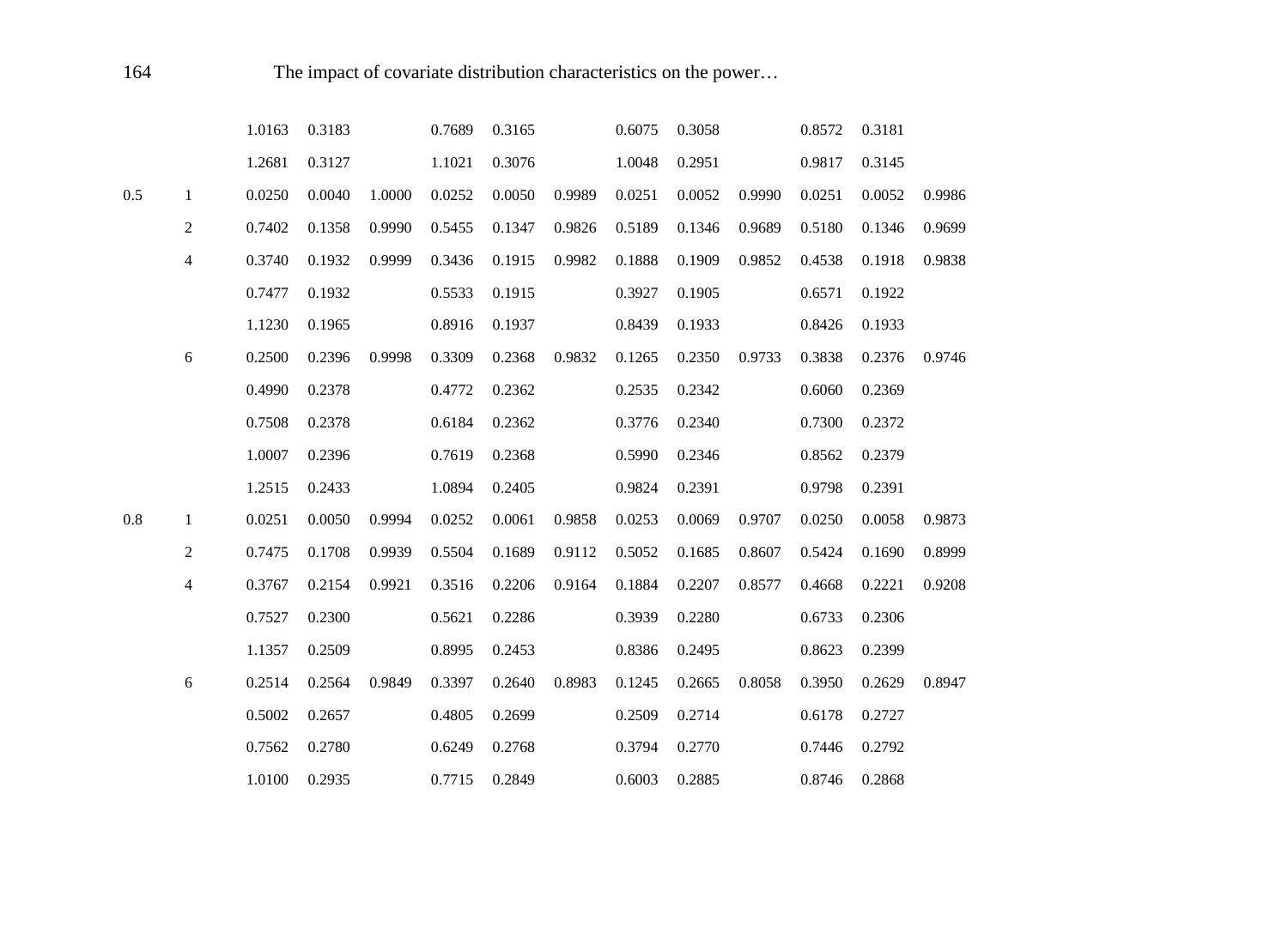|     |   | 1.2680 | 0.3130 |        |        | 1.1016 0.3073 |        | 0.9808        | 0.3144 |        | 0.9989 | 0.2949 |        |
|-----|---|--------|--------|--------|--------|---------------|--------|---------------|--------|--------|--------|--------|--------|
| 0.9 |   | 0.0252 | 0.0066 | 0.9732 | 0.0252 | 0.0081        | 0.8817 | 0.0256        | 0.0095 | 0.7965 | 0.0250 | 0.0074 | 0.9072 |
|     | 2 | 0.7524 | 0.2291 | 0.9168 | 0.5584 | 0.2265        | 0.7030 | 0.5028        | 0.2257 | 0.6078 | 0.5581 | 0.2264 | 0.6998 |
|     | 4 | 0.3797 | 0.2773 | 0.8928 | 0.3512 | 0.2874        | 0.6686 | 0.1910        | 0.2884 | 0.5620 | 0.4773 | 0.2900 | 0.7128 |
|     |   | 0.7599 | 0.3047 |        | 0.5695 | 0.3030        |        | 0.3966 0.3020 |        |        | 0.6917 | 0.3063 |        |
|     |   | 1.1477 | 0.3422 |        | 0.9131 | 0.3334        |        | 0.8468        | 0.3409 |        | 0.8798 | 0.3230 |        |
|     | 6 | 0.2535 | 0.3251 | 0.8355 | 0.3388 | 0.3410        | 0.6094 | 0.1344        | 0.3468 | 0.4548 | 0.4037 | 0.3380 | 0.6549 |
|     |   | 0.5094 | 0.3440 |        | 0.4838 | 0.3525        |        | 0.2565        | 0.3559 |        | 0.6380 | 0.3577 |        |
|     |   | 0.7660 | 0.3674 |        | 0.6367 | 0.3665        |        | 0.3906        | 0.3670 |        | 0.7708 | 0.3707 |        |
|     |   | 1.0268 | 0.3966 |        | 0.7823 | 0.3813        |        | 0.6089        | 0.3881 |        | 0.8962 | 0.3842 |        |
|     |   | 1.2928 | 0.4331 |        | 1.1245 | 0.4238        |        | 1.0025        | 0.4364 |        | 1.0248 | 0.3996 |        |